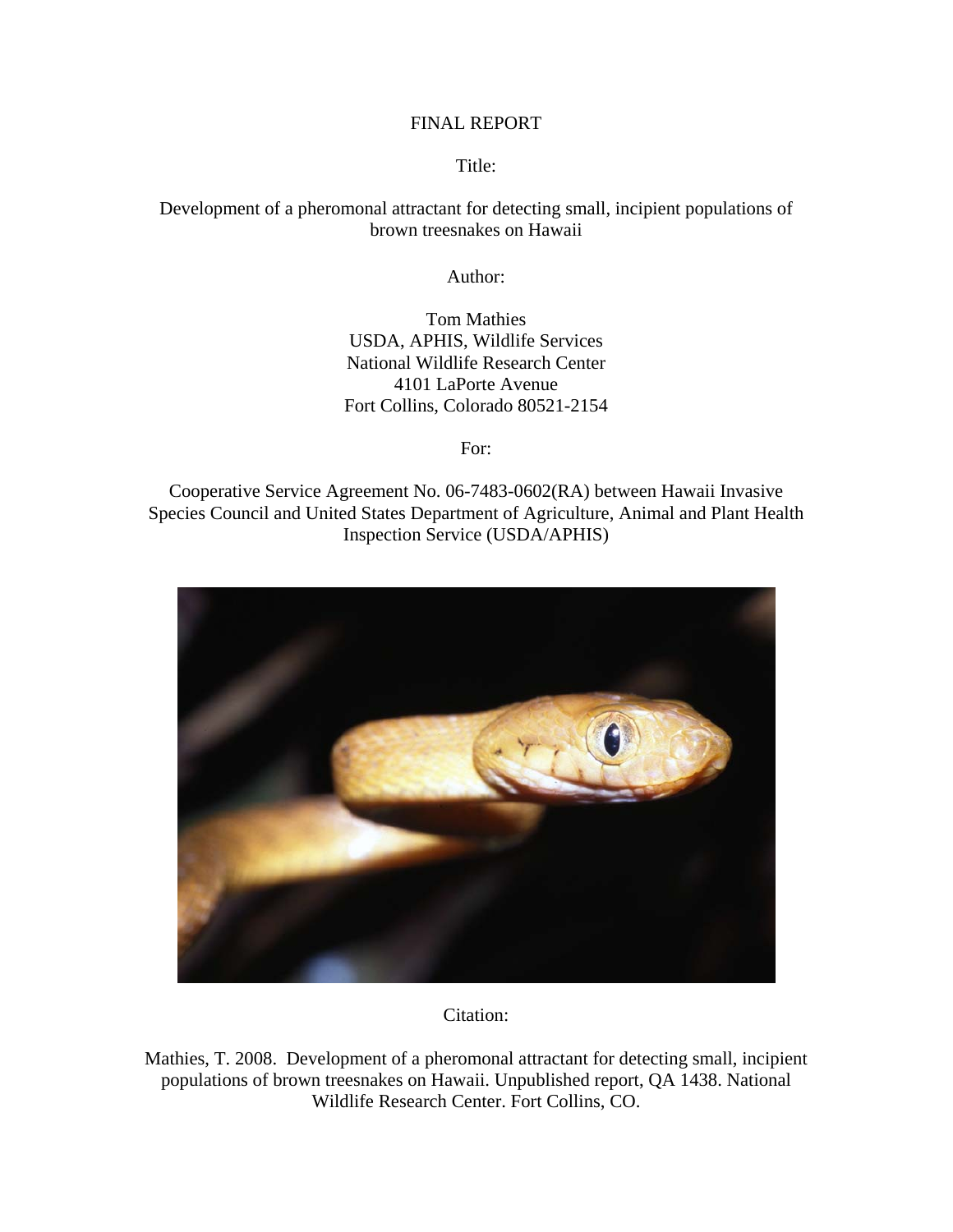#### Abstract

The overall goal of this research was to investigate the potential of the brown treesnake sex pheromone as a tool for detecting and controlling incipient populations on Hawaii. Specific objectives included demonstrating the existence of the female sex pheromone, determining whether its bioactivity is retained following chemical fractionation, and characterizing the chemical identity of the pheromone. The first objective was met. Responses of "free-ranging" adult male brown treesnakes to substrate-born skin secretions of adult females were investigated in an outdoor semi-natural enclosure at the U.S. Fish and Wildlife Service's Ritidian Unit of the Guam National Wildlife Refuge, Guam. Males were given a simultaneous choice of investigating poles to which the either scent of a vitellogenic female (enlarging ovarian follicles) or non-vitellogenic female (reproductively quiescent ovaries) had been applied just prior to onset of male nocturnal activity, or a no-scent control pole (3 replicates per treatment, per night, per female). Males spent more time, and exhibited a greater frequency of investigative "headbackups", on poles contacted by vitellogenic females than non-vitellogenic females or no-scent controls. These results show that females produce the sex pheromone when undergoing ovarian growth and that the pheromone is secreted on the female's skin. Pheromone is transferred onto substrate as the female moves and males show preferential interest in substrates contacted by reproductive females over non-reproductive females. In a very limited test of whether the pheromone might also be airborne (1 night, using all females: vitellogenic and non-vitellogenic), no males visited caged females placed within the enclosure (no substrate scent trails leading to cages). Objectives 2-5 have not yet been met. Work towards the second and third objectives is in progress. Ovarian growth has been experimentally induced in 11 captive female brown treesnakes, and the first detectable evidence of vitellogenesis was found in three females the week of 30 June 2008). Twelve additional females are currently being maintained in a non-reproductive state (controls). There are 49 captive males that will be used to bioassay female pheromone. Bioassays of female skin secretions are expected to begin in early July and will also be conducted on skin secretion samples that have been fractioned using column chromatography. Fractioning coupled with bioassays will allow us to identify the fraction containing the pheromone. If this work is successful, we will attempt to meet the fourth objective by characterizing the pheromone using [Gas Chromatography-Mass](http://www.shsu.edu/~chemistry/primers/gcms.html)  [Spectrometry.](http://www.shsu.edu/~chemistry/primers/gcms.html) Completion of work involving bioassays is expected by August 30, 2008. Field-testing on Guam of an apparatus using a pheromone-containing sample to direct males into a trap (fifth objective) is dependent on success of the ongoing work above. A prototype pheromone-based trap has been developed, but is untested. Travel to Guam for this purpose is tentatively scheduled for September 2008. Results of ongoing work will be provided to HISC following completion.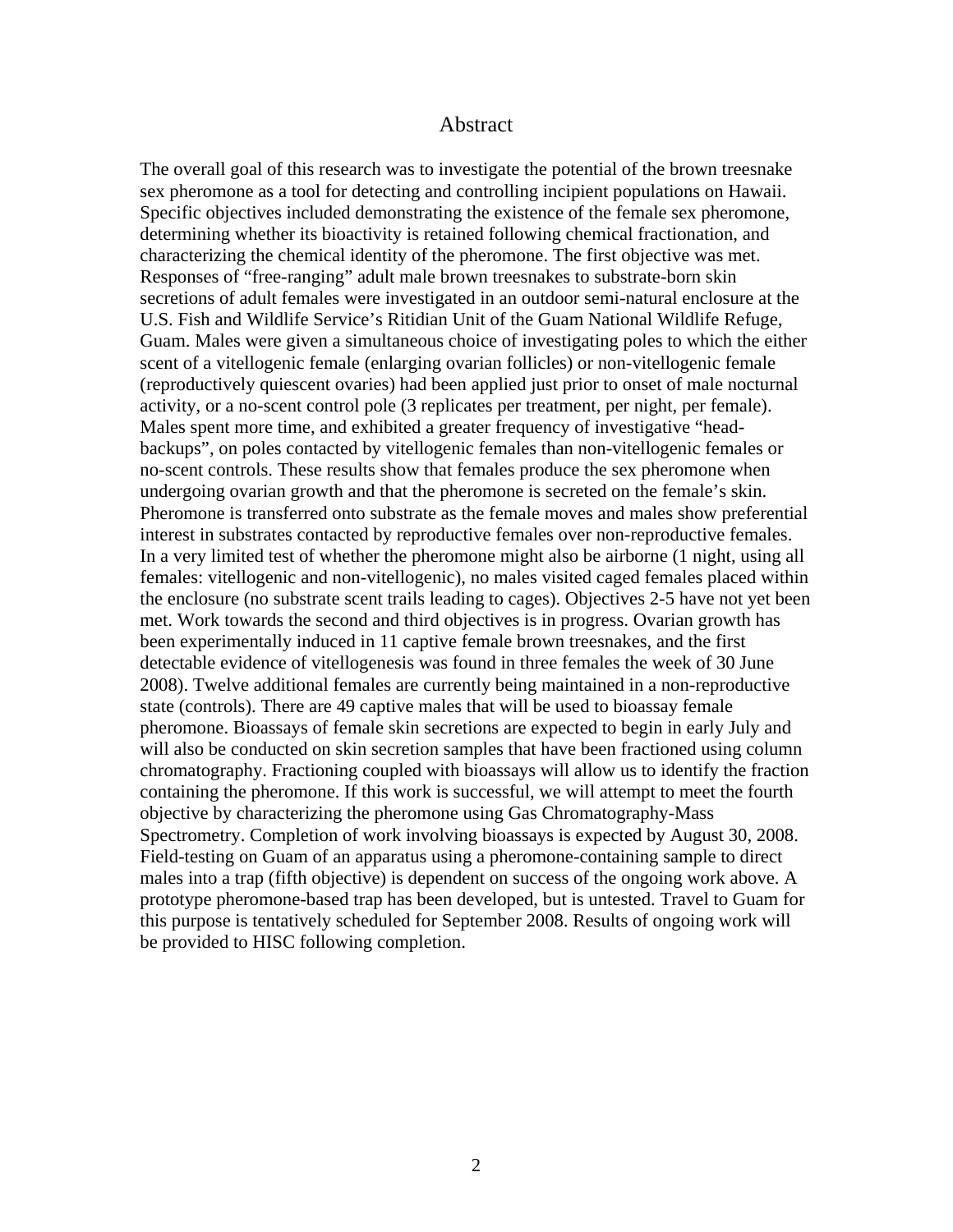#### Introduction

Hawaii's ability to prevent the establishment of the brown treesnake (*Boiga irregularis*) in Hawaii relies mainly on interdiction measures conducted on Guam. The second line of defense is at Hawaii's ports of entry and relies mainly on the use of detector dogs and visual sightings. It is inevitable that some snakes will eventually pass undetected beyond the port environs and breeding populations may become established. Hawaii presently has few practical tools for detecting brown treesnakes once they have dispersed beyond cargo areas. The main tool, (brown treesnake trap containing a live mouse bait), may not be effective in Hawaii because, unlike Guam, Hawaii is a relatively food-rich environment *—* snakes may have little incentive to enter a trap. Trapping and other less available methods (e.g., visual searches, field-trained detector dogs) are relatively costly to implement and maintain in a ready state.

The purpose of this work was to investigate the female brown treesnake sex pheromone as a tool for detecting and capturing brown treesnakes in low-density situations, such as an incipient population. In the few snake species studied, the female sex pheromone consists of a non-volatile homologous series of long-chain saturated and unsaturated methyl-keytones that are expressed along the dorso-lateral trunk region (Mason 1992). During the reproductive season, this pheromone is produced in the liver under the control of estrogen and is present in its active form in circulating plasma (Garska and Crews 1981). Females passively deposit the pheromone on the substrate as they move throughout the environment creating a chemical trail (Mason et al. 1989; Mason 1992). Males rely primarily on their olfactory senses to locate reproductive females (Noble 1937), specifically the vomeronasal organ, a chemo-receptive organ implicated in the detection of, and response to, sex pheromones (Halpern and Martinez-Marcos, 2003). Males use this mechanism to follow the pheromone trails of females (Halpern and Kubie, 1980, Ford, 1986).

The five objectives of this work, as outlined in the Research Proposal, were:

*Objective 1.* Experimentally demonstrate that female skin extracts have bioactivity (i.e., female extracts *vs*. controls are attractive to males).

*Objective 2.* —Experimentally demonstrate that bioactivity of extracts remain intact following the first fractionation of samples.

*Objective 3.* — Conduct a second, finer-scale, fractionation of the bioactive samples. Experimentally demonstrate that bioactivity of one or more of these fractions retain bioactivity.

*Objective 4.* — Conduct chemical analyses of the bioactive fractions obtained following bioassays conducted under Objective 3. In addition, conduct chemical analyses skin extracts of adult males, non-reproductive females and reproductive females to demonstrate and qualify differences.

*Objective 5.* — Conduct initial field evaluations of pheromonally-based apparatus for directing brown treesnakes into a trap.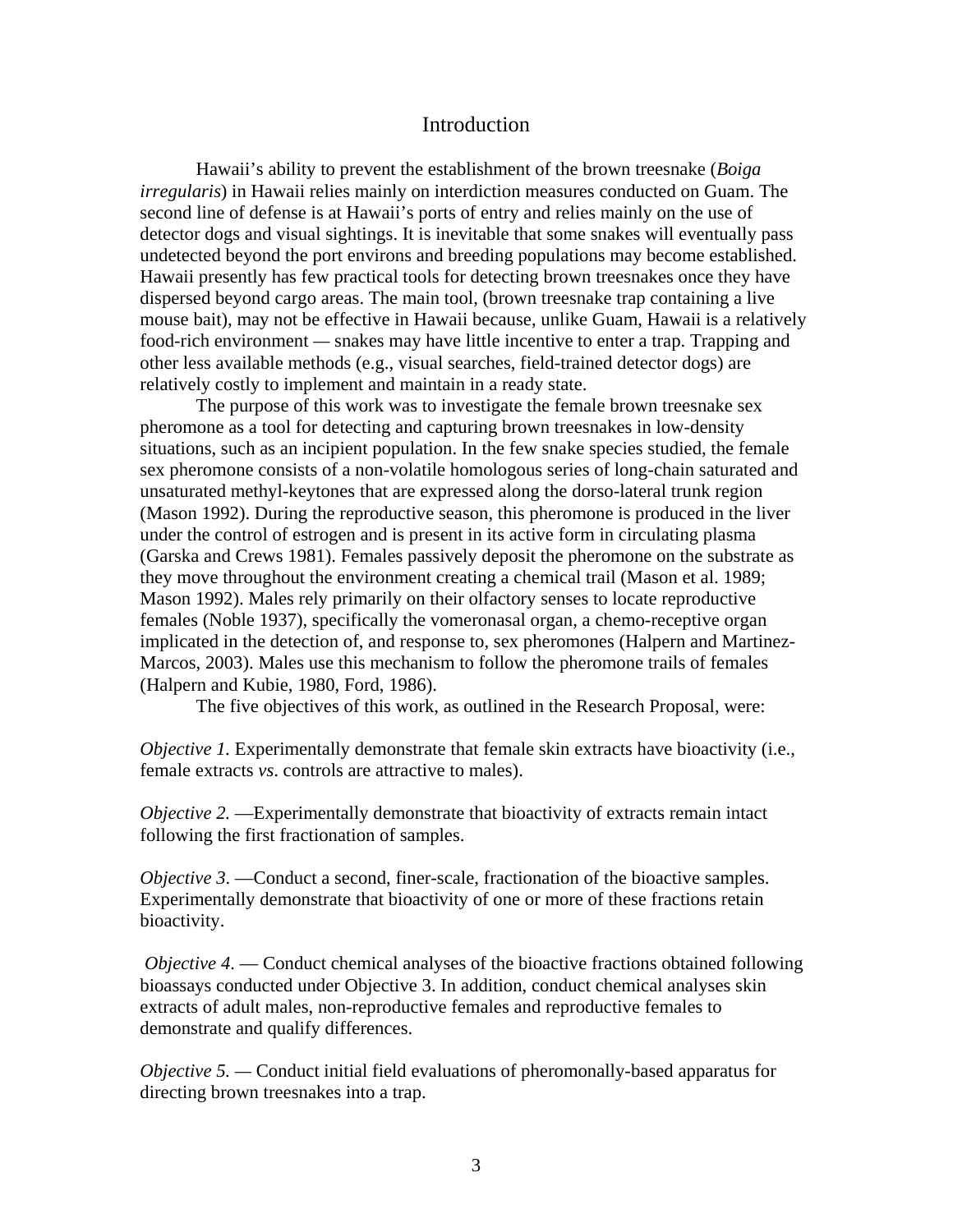Work under Objective 1 has been completed and results are presented below in the section Objective 1. Work under Objectives 2, and 3 is in progress. The NWRC research protocol and Amendments for this work are provided in Appendix 1 and 2, respectfully. Current status of the research is provided below in the section Objectives 2 and 3. Work under Objective 4 has not been initiated and will be dependent on whether Objectives 2 and possibly 3 are achieved. Main work under Objective 5 has not been initiated and is also dependent successes of Objectives 2 and 3. There has been limited work under this objective and it is presented under section Objective 5.

#### *Objective 1.*

### **Methods**

From July 18 to September 8, 2006, NWRC personnel conducted initial field and laboratory work on Guam on the development of a pheromonal attractant for the brown treesnake. The working hypothesis of the study protocol (QA-1372; enclosed with  $1<sup>st</sup>$ Quarterly Report) was that females produce the pheromone only when reproductive; that is, when ovarian follicles are undergoing vitellogenesis. Because the brown treesnake has no synchronous breeding season on Guam, and females are thus reproductive sporadically, the first goal was to determine whether sufficient numbers of vitellogenic females could be obtained. To this end, all snakes collected by USDA Wildlife Services, Guam between 11 July and 1 September were screened for adult females. These females were then examined for yolking  $(=$  vitellogenic) follicles (Figure 1). A total of 13 vitellogenic females were found (all other adult females were non-reproductive = nonvitellogenic) and this number was sufficient for conducting studies. The 13 vitellogenic females along with 13 nonvitellogenic females and adult males were housed singly outdoors at WS facilities on Andersen Air Force Base.



FIGURE 1. Abdomen of female brown treesnake (*Boiga irregularis*) is palped for enlarging ovarian follicles.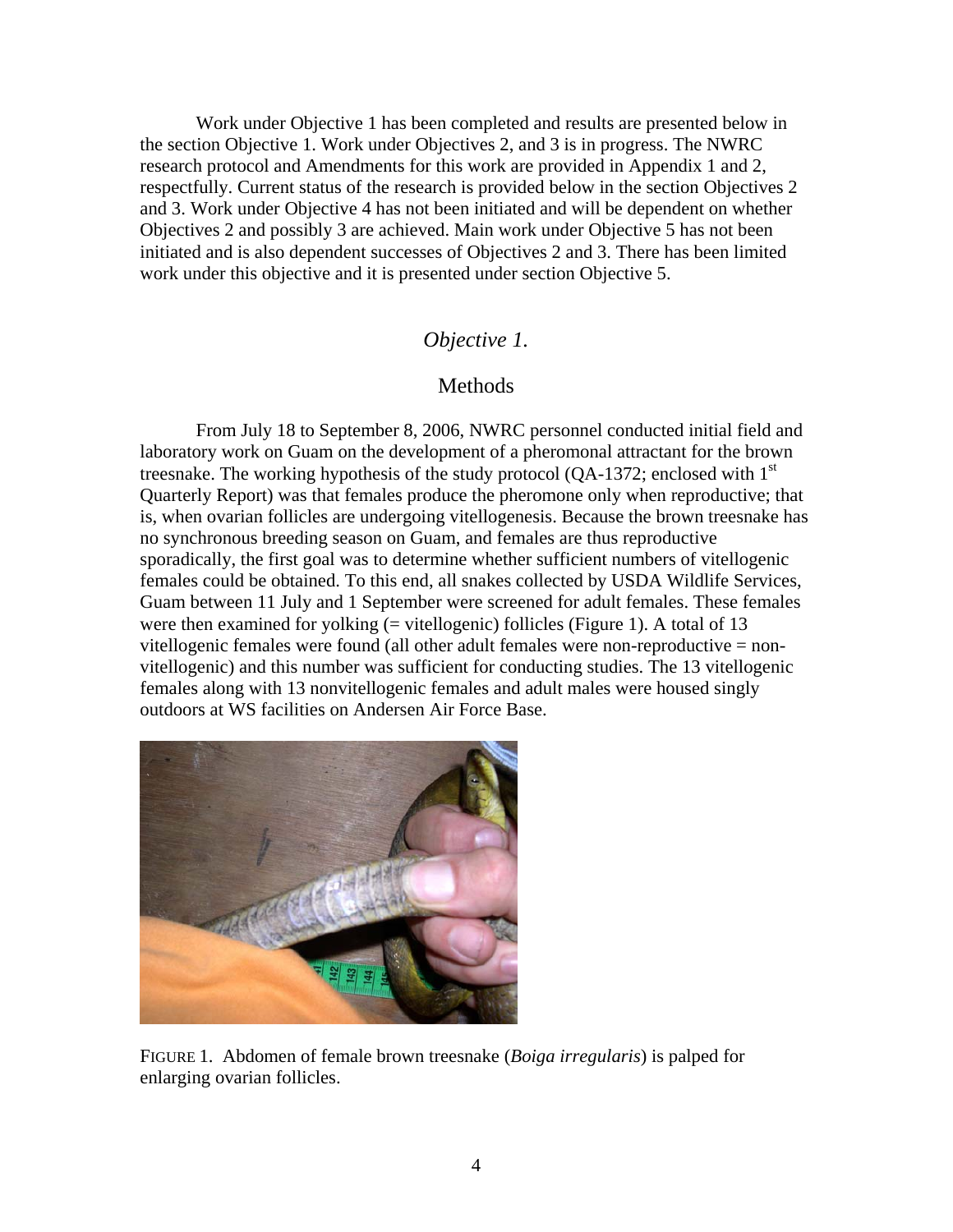Two test systems for evaluating male response to female scent were investigated. The first system investigated involved releasing males onto grass lawn plots to which female scent was applied by directing a female along a predetermined and controlled heading. Males were then released onto plots and their propensity to follow the scent trail was evaluated. This test system proved unworkable and was abandoned due to the reluctance of males to exit release boxes and to behave normally upon exit. The second test system investigated proved satisfactory and is described below under Experiment 1.

#### *Experiment 1.*

Fifteen adult male brown treesnakes (snout-vent length > 1100 mm) were each implanted intra-abdominally with a unique identifying PIT tag and then released into a roughly 21 x 21 m snake enclosure located at the Guam National Wildlife Refuge (Figure 2A.) This enclosure was preexisting and contained well-developed native vegetation similar to the naturally snake-containing area outside the enclosure. Three test stations were set up within the enclosure parallel to, and just within, the vegetation edge: one each on the north, west, and east sides. Each station had a sling apparatus for horizontally suspending three wooden poles (Figures 2B, C). Poles were branchless saplings with lengths and diameters of approximately 3 m and 50 cm, respectfully. Poles were suspended in vegetation, one below the other, with the uppermost pole approximately 162 cm above the ground (Fig. 2C). At one end of a pole triage, the ends of all three poles passed through the circular antenna of an AVID PIT tag reader (Figure 2B). The reader was connected to a data logger that recorded time and PIT tag number when a PIT tag passed through the reader. Each pole triage was monitored by a video camera with infrared illumination connected to a VCR that recorded date and time (Figure 2D).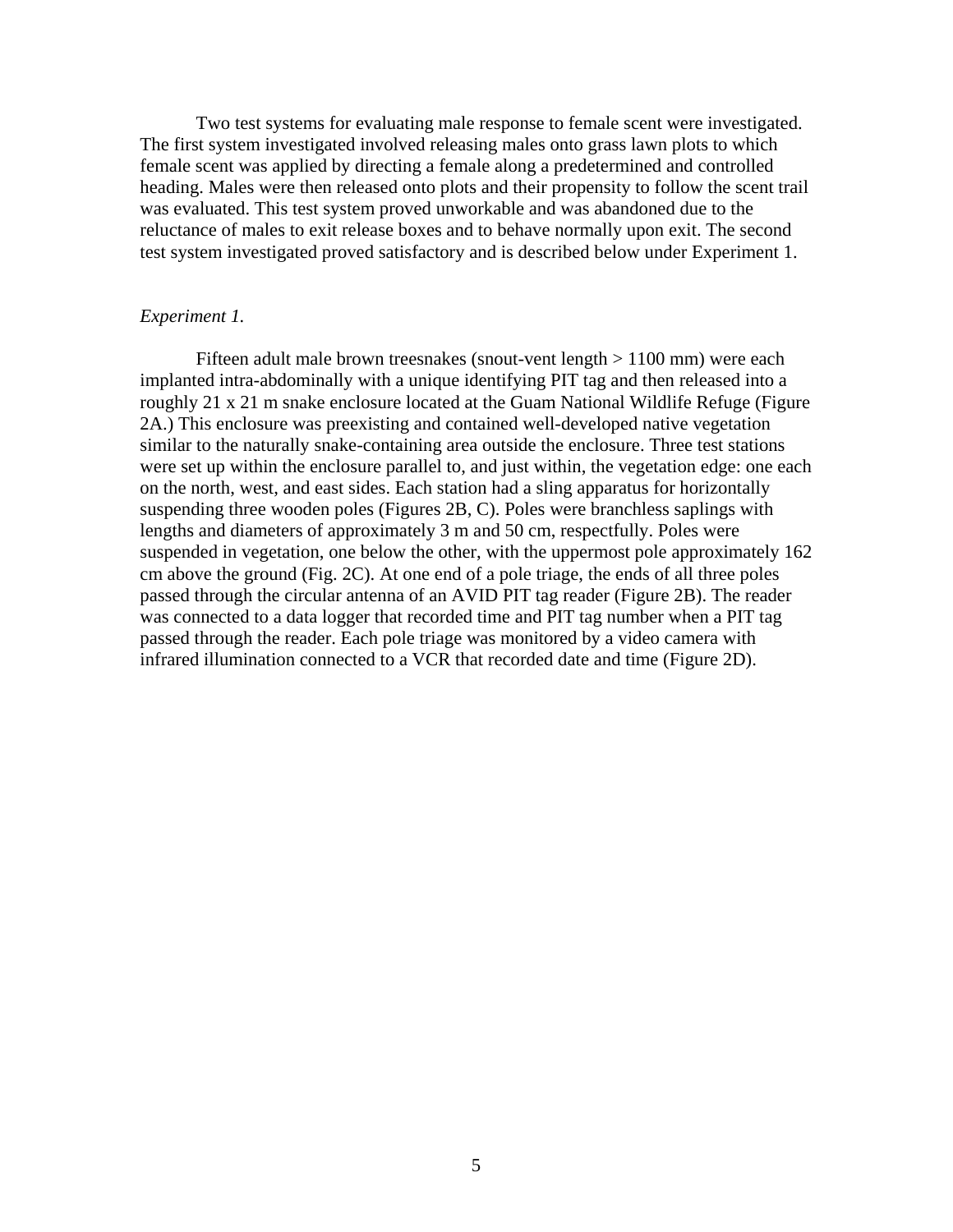

FIGURE 2. A. Snake enclosure at Guam National Wildlife Refuge. B. AVID PIT reader with ends of three scented test poles passing through reader hoop. C. Station on west side of snake enclosure with three scented test poles. D. Infrared camera system at station on west side of snake enclosure.

There were three treatment scents, those of vitellogenic females, non-vitellogenic females, and a no-scent control. Each of the three treatment scents were applied to a different pole at each station. Within each pole triage, scent treatment type was randomized with respect to pole placement (i.e., "upper", "middle", "lower"). Female scent was applied to poles by placing a female at one end of a pole and letting her crawl to the opposite end (Figure 3). Scent application was performed within 3 h of dusk. One pair of females (1 vitellogenic and 1 non-vitellogenic) was tested each night with each female used once. Thus, for example, on one test day the same vitellogenic female was allowed to crawl on three poles, one at each station. Poles were used once and then discarded.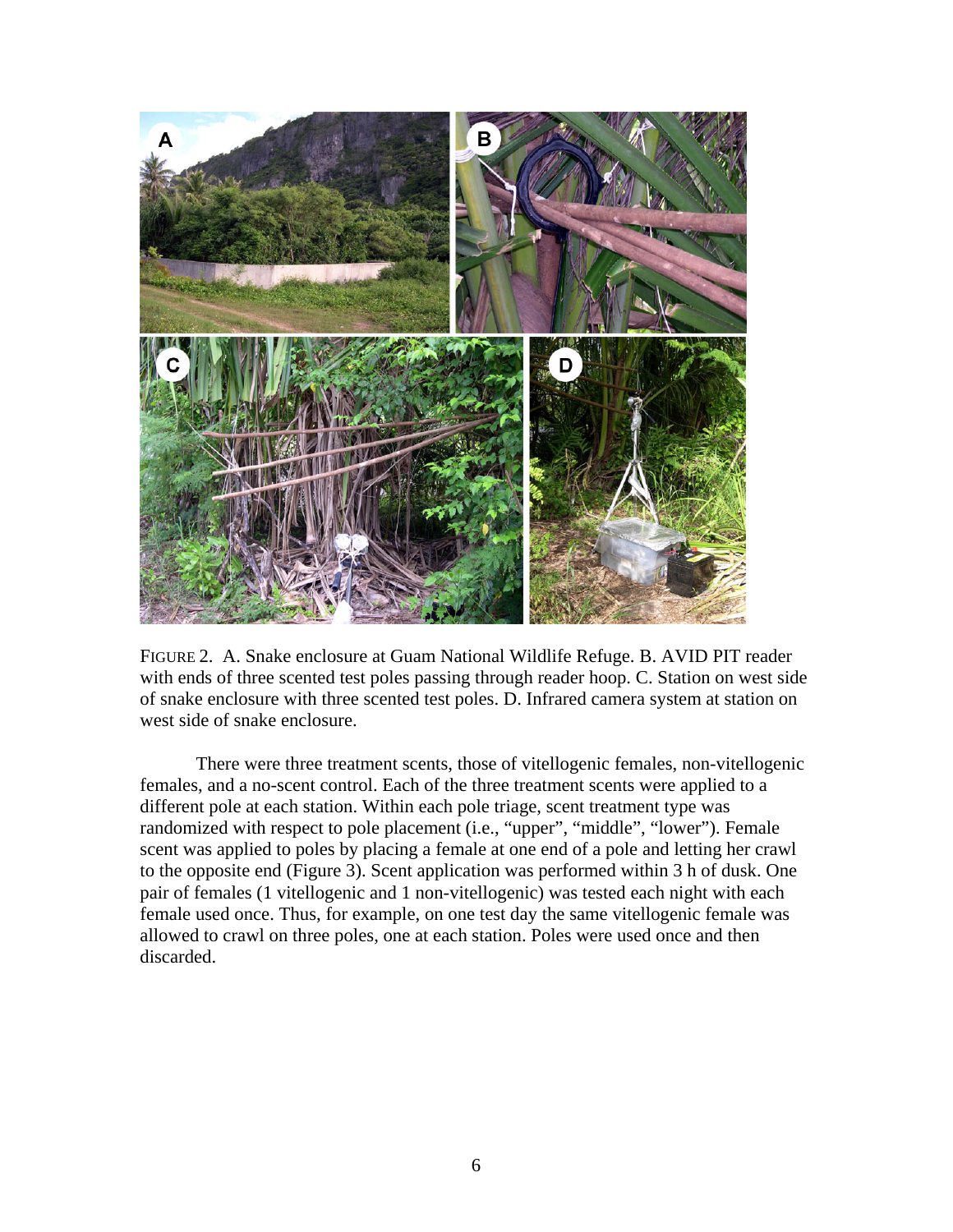

FIGURE 3. A scent trail is applied to test pole by placing a female brown treesnake (*Boiga irregularis* one end of a test pole and coaxing her to crawl to the opposite. Pole is then hung in vegetation at camera station inside enclosure containing males (see text).

Data on male behavior on poles was extracted from videotapes and identity of males was determined from data from AVID PIT tag readers. Data recorded were treatment type of pole investigated by male, length of time head on pole, and number of "head back-ups" conducted when investigating a pole. The close proximity of the three poles to one another allowed a male to be on one pole while its head investigated another pole. Therefore, all observations are based on the location of a male's head. A "head back-up" is a behavior we observed males performing when actively crawling along a pole. As a male moves forward, it regularly flicks the pole with its tongue. Tongueflicking is a sensory-gathering behavior used by snakes to deliver odorants to the vomeronasal organ. During a head back-up, the male pauses, pulls its head back so that its nose is directed down onto the pole, and repeatedly flicks its tongue on one spot. We assume that males perform this action when they encounter a scent of interest, in this case the scent of a female, and that they gain additional information about that female from the repeated tongue flicks.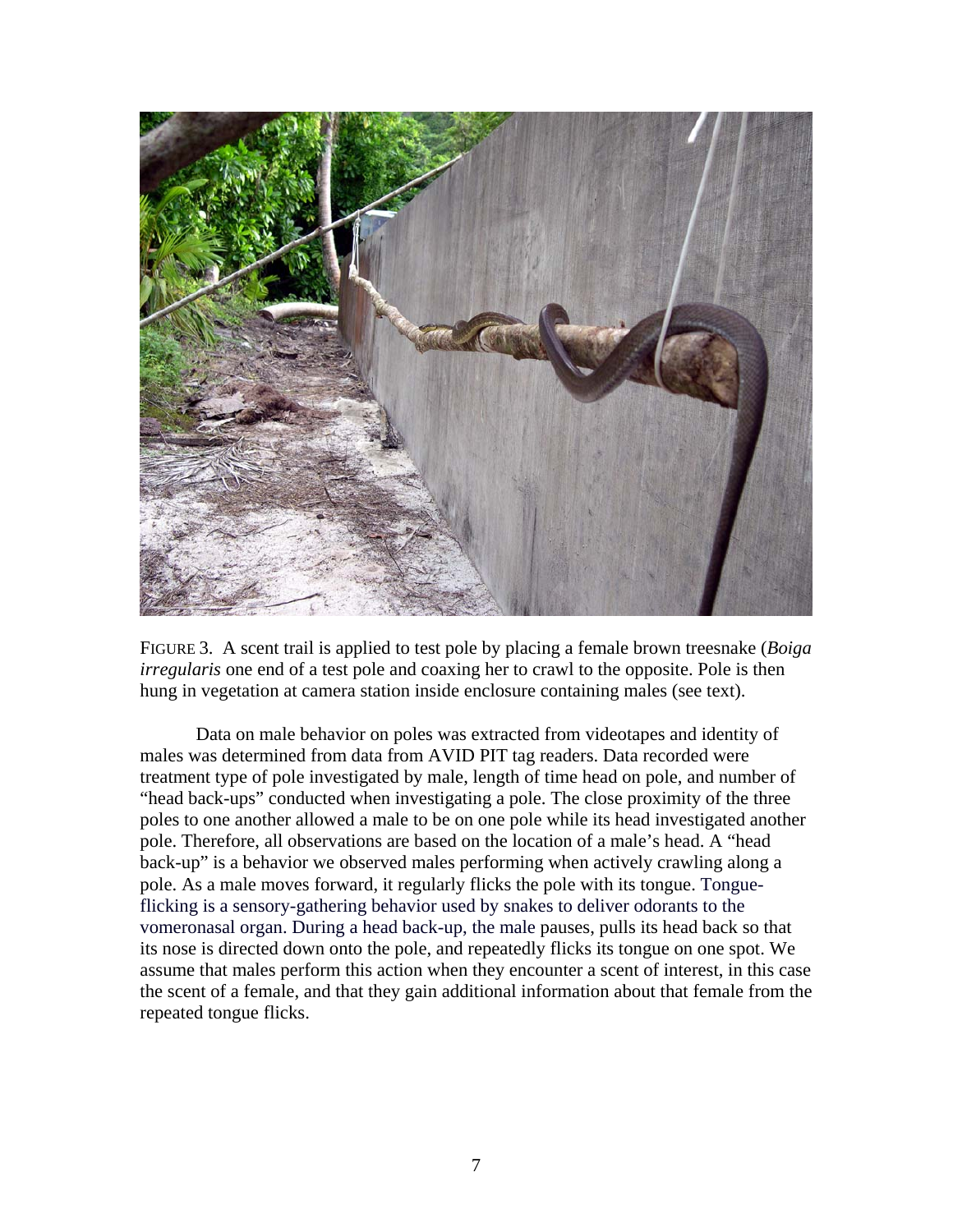#### *Experiment 2.*

We also performed a limited test of whether the pheromone might be airborne. To do so, home cages of the 13 vitellogenic and 13 non-vitellogenic females were placed within the enclosure described above in Experiment #1 (Figure 4.). Cage tops and bottoms were covered with 1/4 in wire hardware cloth and were thus highly ventilated. Cages were arranged on the ground under forest canopy in two parallel rows about 60 cm apart, with vitellogenic females in one row and nonvitellogenic females in the other. A video camera system as described in Experiment #1 was placed at the head of the aisle between the two rows such that snake activity at cages was monitored. This experiment was conducted on one night immediately following the last test night in experiment described above. It was hypothesized that if the female pheromone were airborne, males would appear at the cages of females and attempt to gain entrance to cages of interest.



FIGURE 4. Home cages of vitellogenic and non-vitellogenic female brown treesnakes (Boiga irregularis) placed for one night within outdoor enclosure containing free-ranging male brown treesnakes and filmed overnight.

Immediately following the conclusion of Experiment 2, all females were euthanized and their ovaries inspected to confirm follicular state.

# Results & Discussion

*Experiment 1.* 

 Mean time spent investigating poles differed among treatment types, although statistical significance was marginal (Fig. 5; one-factor ANOVA:  $F_{2, 108} = 3.14$ ,  $P =$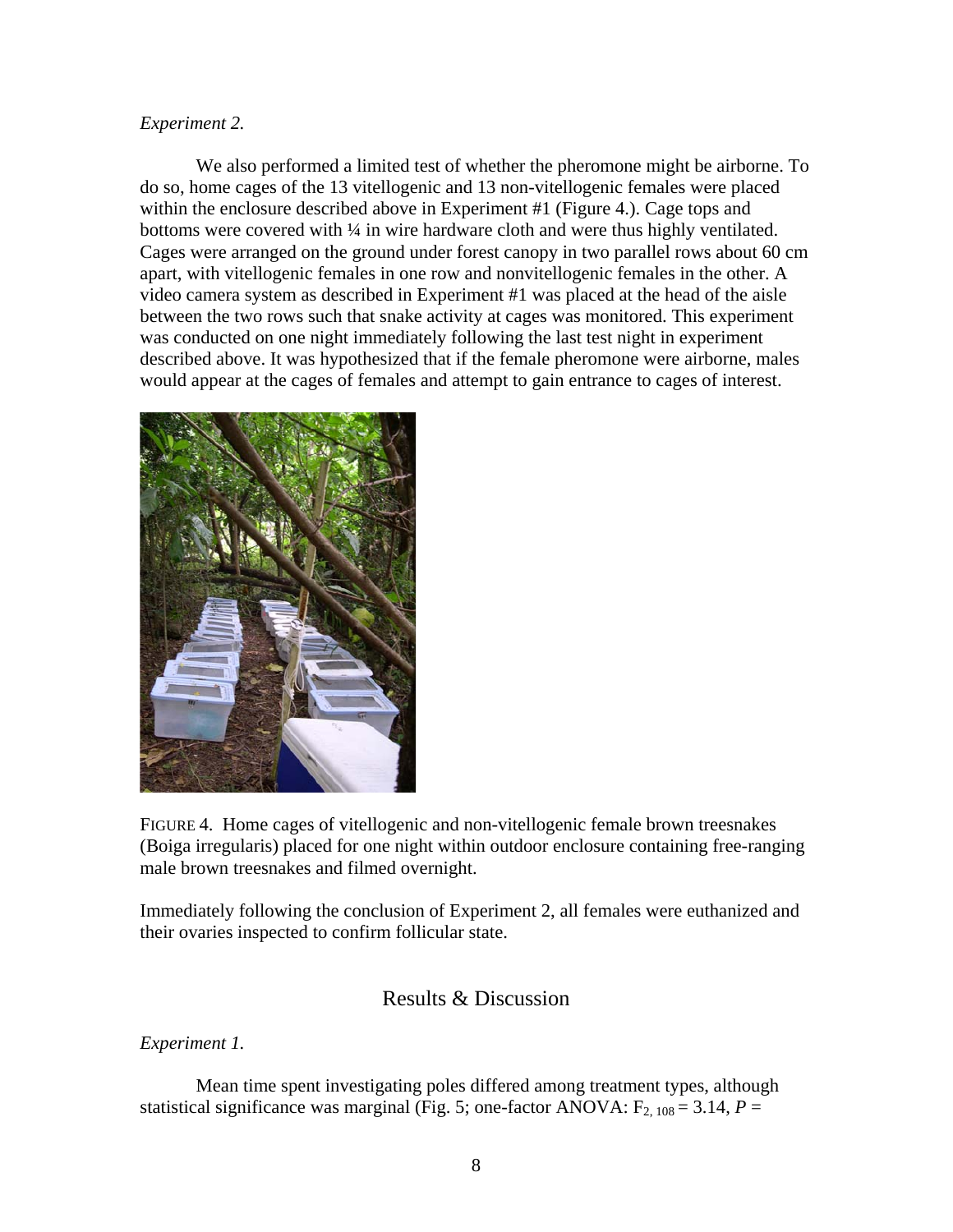0.047). Male contact of poles on which vitellogenic females had crawled was longer than those crawled on by non-vitellogenic females or no-scent controls. Mean number of head back-ups per second differed among treatment types (Fig. 6; one-factor ANOVA:  $F_{2,103}$  = 8.32,  $P = 0.0004$ ). The number of head back-ups per second was higher on poles on which vitellogenic females had crawled compared to those crawled on by nonvitellogenic or no-scent controls.



FIGURE 5. Mean length of time spent by male brown treesnakes (*Boiga irregularis*) on experimental poles to which had been applied the scent of a vitellogenic female, nonvitellogenic female, or a no-scent control. Means + one standard error are shown.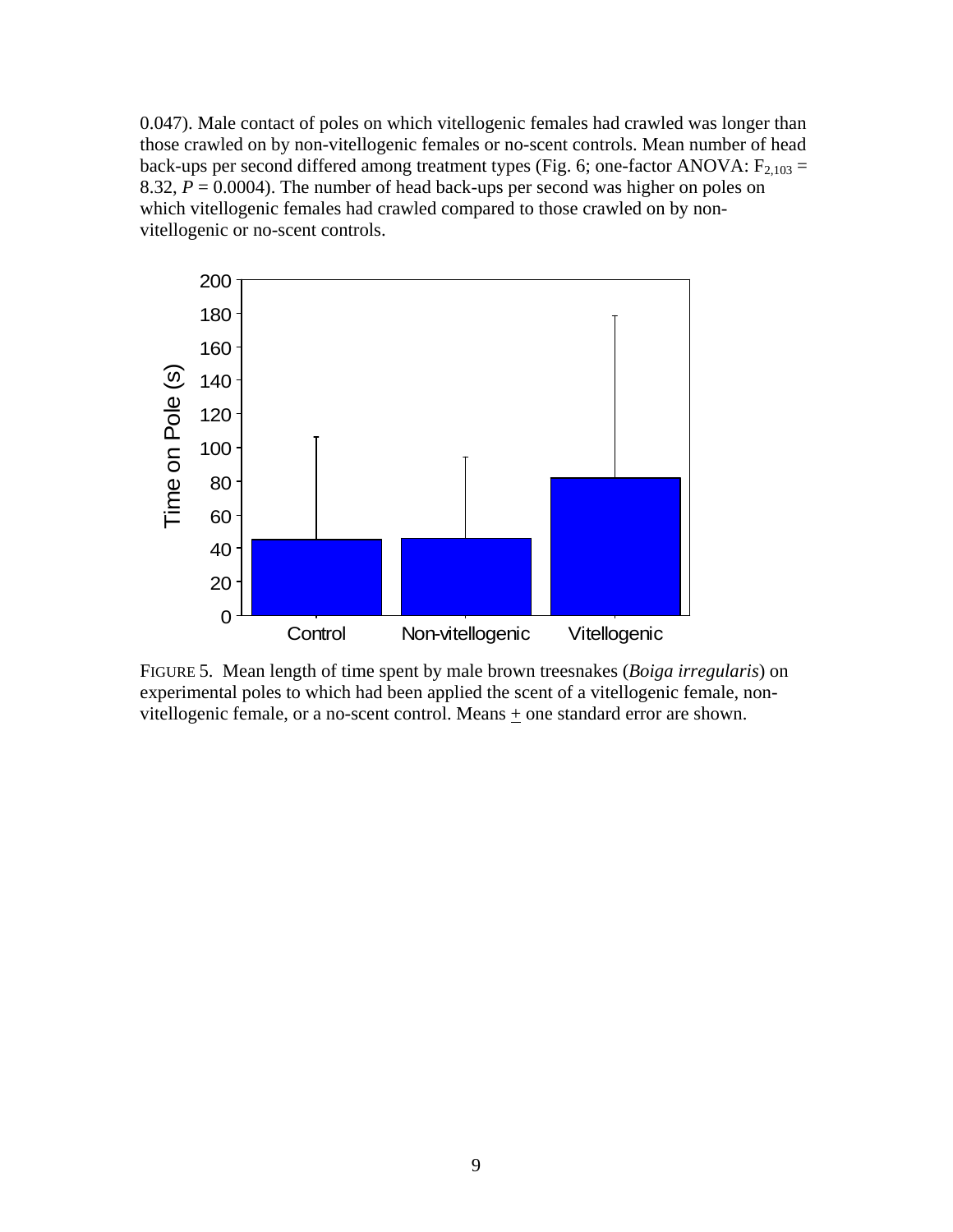

FIGURE 6. Mean number of investigative head back-ups per second (see text) by male brown treesnakes (*Boiga irregularis*) on experimental poles to which had been applied the scent of a vitellogenic female, non-vitellogenic female, or a no-scent control. Means + one standard error are shown.

Males investigated all the three scent treatment types although somewhat more time was devoted to poles on which scent of vitellogenic females had been applied. This considerable variability has a number of possible non-competing causes. First, it is possible that once males determined that a vitellogenic female was "present" on a given night, they may have began widely searching, becoming less discriminatory about the subsequent experimental poles they contacted. Second, there was a no *a priori* way for us to know whether a particular vitellogenic female was actually attractive to males (i.e., secreting the sex pheromone). It is likely that pheromone secretion increases to a maximum during a certain period in vitellogenesis or that the pheromone is intermittently released during this period. Both these factors, if real, would tend to obscure any real trends. The number of head back-ups males initiated while investigating poles presents the best evidence for the hypothesis that females produce the sex pheromone only during vitellogenesis: males stopped and tongue-flicked poles of vitellogenic females at a higher rate than poles of non-vitellogenic females or controls. The observation that males conducted no more head back-ups per second on poles of non-vitellogenic females than the no-scent controls suggests these females are not releasing the pheromone and therefore do not breed while in this condition.

#### *Experiment 2.*

 During the one night of testing to see if the pheromone was airborne, no males appeared at cages of any females, even though skin secretions of at least some of the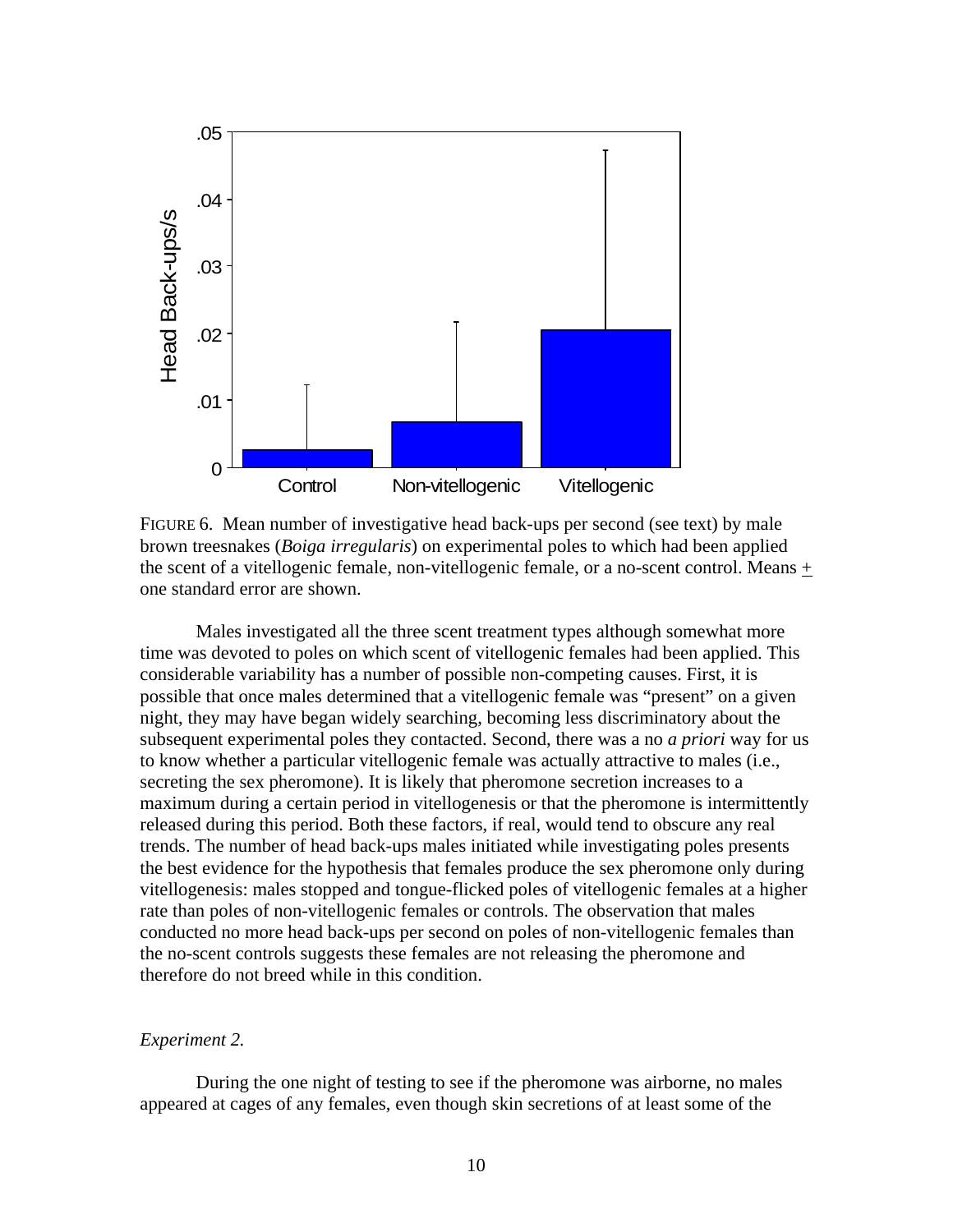vitellogenic females had been recently been proven attractive to males. This experiment was very limited. Regardless, if the pheromone does have airborne bioactivity, it stands to reason that some males should have been attracted because the un-naturally large number of vitellogenic females assembled in the enclosure had the potential to produce an ultra-strong pheromone signal. Regardless, the possibility of an airborne mechanism should receive some additional inquiry.

Upon completion of Experiment 2, all vitellogenic females were euthanized and the ovaries dissected out to confirm states of follicular development. All 13 females had fully enlarged ovarian follicles (Figure 7). However, follicles in three females appeared to be undergoing atresia.



FIGURE 7. Photos of follicle-containing ovaries of the 13 reproductive females used in this study. Ovaries of all females contained fully enlarged follicles. Follicles in three females appeared atretic  $(1<sup>st</sup>, 2<sup>nd</sup>,$  and  $5<sup>th</sup>$  photos, left to right, bottom row). It is not known when during the study follicles in these three females began atresia.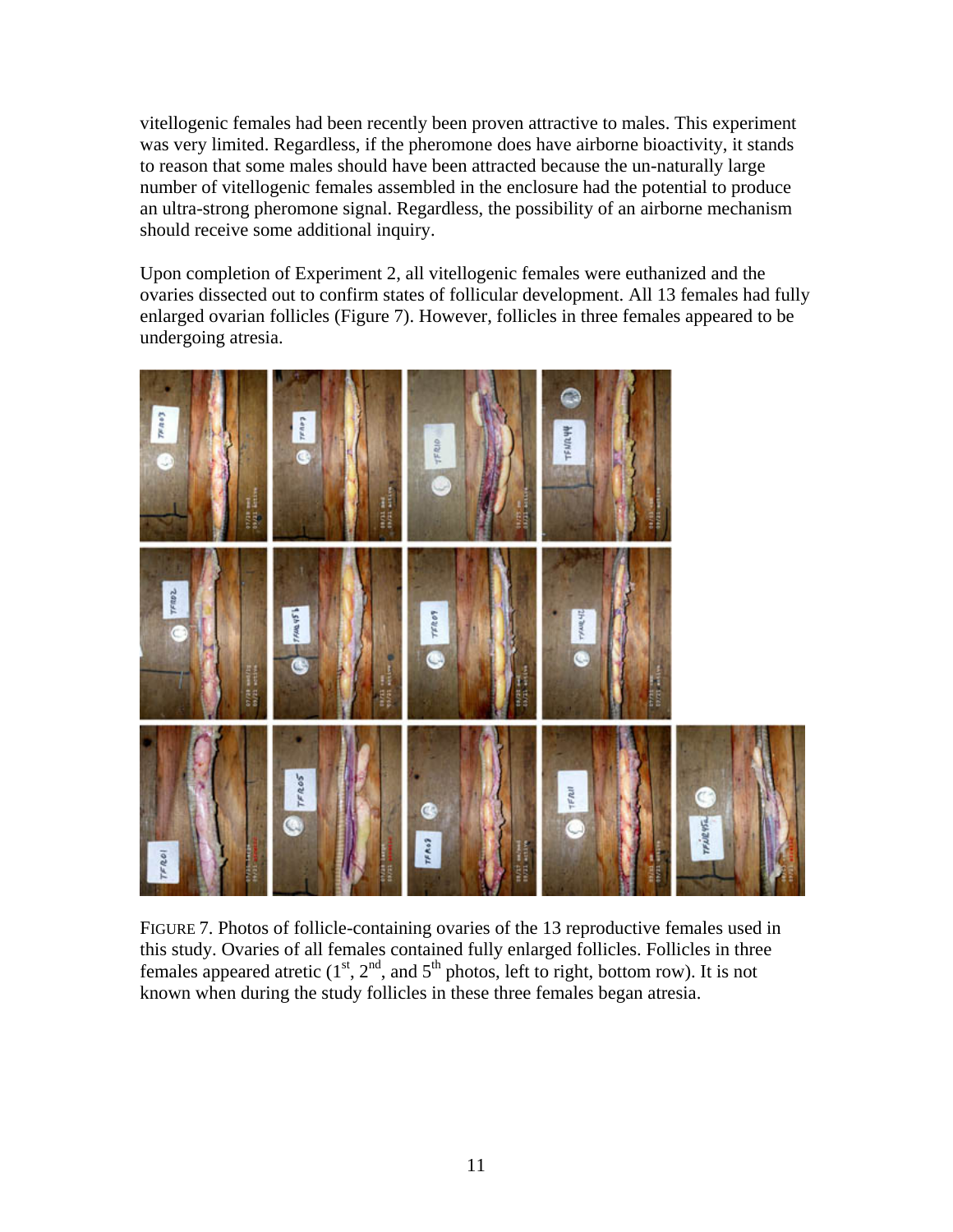# *Objectives 2&3*

#### Methods

Work toward these objectives is in progress. Methods are provided in the NWRC study protocol, QA-1438 and QA-1438 Amendment 1 in Appendices 1 and 2, respectfully. Work accomplished to date is as follows. According to methods in Mathies and Miller (2003, 2004), we have attempted to induce ovarian growth in one group of females  $(n = 11)$ . Ovarian growth was not induced in a second group of female that will serve as controls  $(n = 12)$ . At the outset of this work, all females were held in a common room at a constant 28.5°C and 75% relative humidity. To induce ovarian growth one group of females was moved into a second room on 17 March 2008 where they were held at a constant 25°C and 75% relative humidity. These female were kept at these reduced temperatures, and then on 13 May 2008 they were returned to the common room holding the other group of females (a 58-day cool period). At this time, we began abdominally palping females every 1-2 weeks for developing ovarian follicles. On 30 June 2008, the first vitellogenic follicles were detected in three of the females that had been kept under cool temperatures. Successful induction of ovarian growth is the critical go/no-go step in this work. We expect that ovarian growth will become detectable in additional females over the next two weeks. We have 49 adult male snakes that will be used to bioassay female pheromone. Fractioning of samples and bioassays of those samples will begin in July 2008.

# *Objective 4*

#### Methods

No work has yet been conducted under this objective. Discussions are in progress with NWRC Chemistry section personnel on the steps necessary to characterize the pheromone using Gas Chromatography-Mass Spectrometry capability at the NWRC.

# *Objective 5*

#### Methods

Under Objectives 2 and 3, we will be collecting pheromone samples from females and reserving some of these under stable storage conditions. Under Objective 4, we will transport these samples to Guam for testing in the field. Testing on Guam is tentatively scheduled for September 2008. This work has four main goals: 1) develop and field-test a pheromone based snake trap, 2) investigate distances males are willing to follow a substrate-based pheromone trail, 3) investigate longevity of pheromone trails in the field, and 4) investigate efficacy of a pheromone-based trap relative to the standard live mousebaited trap.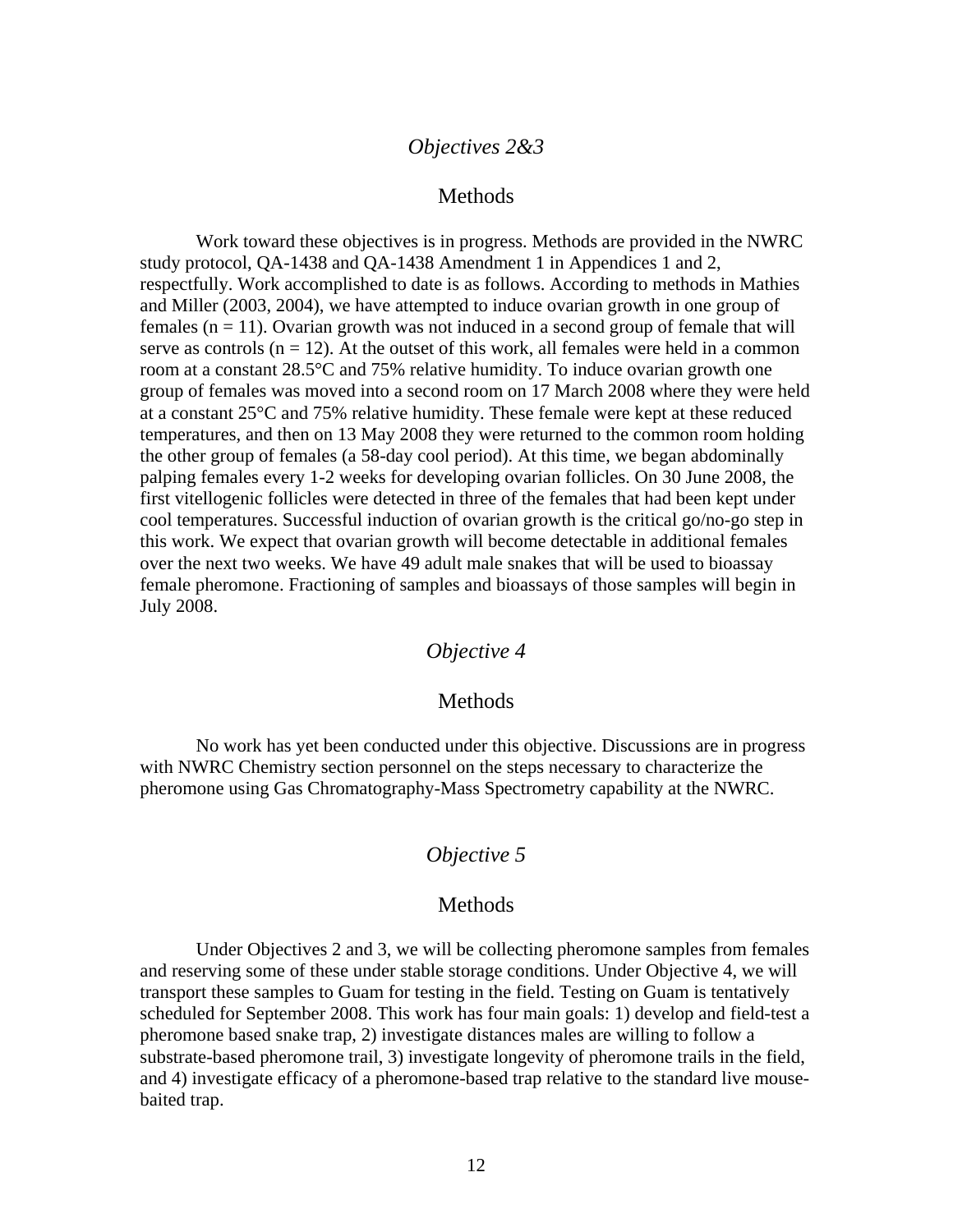We will likely test a number of trap designs, the differences being primarily in the door design and nature of the guide pole or rope leading into the trap. A prototype trap has been constructed (Figure 8), but has not been field-tested. The NWRC protocol (QA) for this work has not yet been written.



FIGURE 8. Prototype pheromone-based trap for the brown treesnake (*Boiga irregularis*). The female sex pheromone is applied to the wooden pole leading into the trap. In the field, the pole will be connected to a much longer pheromonally-inoculated guideline (not shown). The second panel shows a detail of the wooden pole leading into the trap door. Plastic bars hanging in the trap doorway swing in, allowing a snake to enter trap, but do not swing out.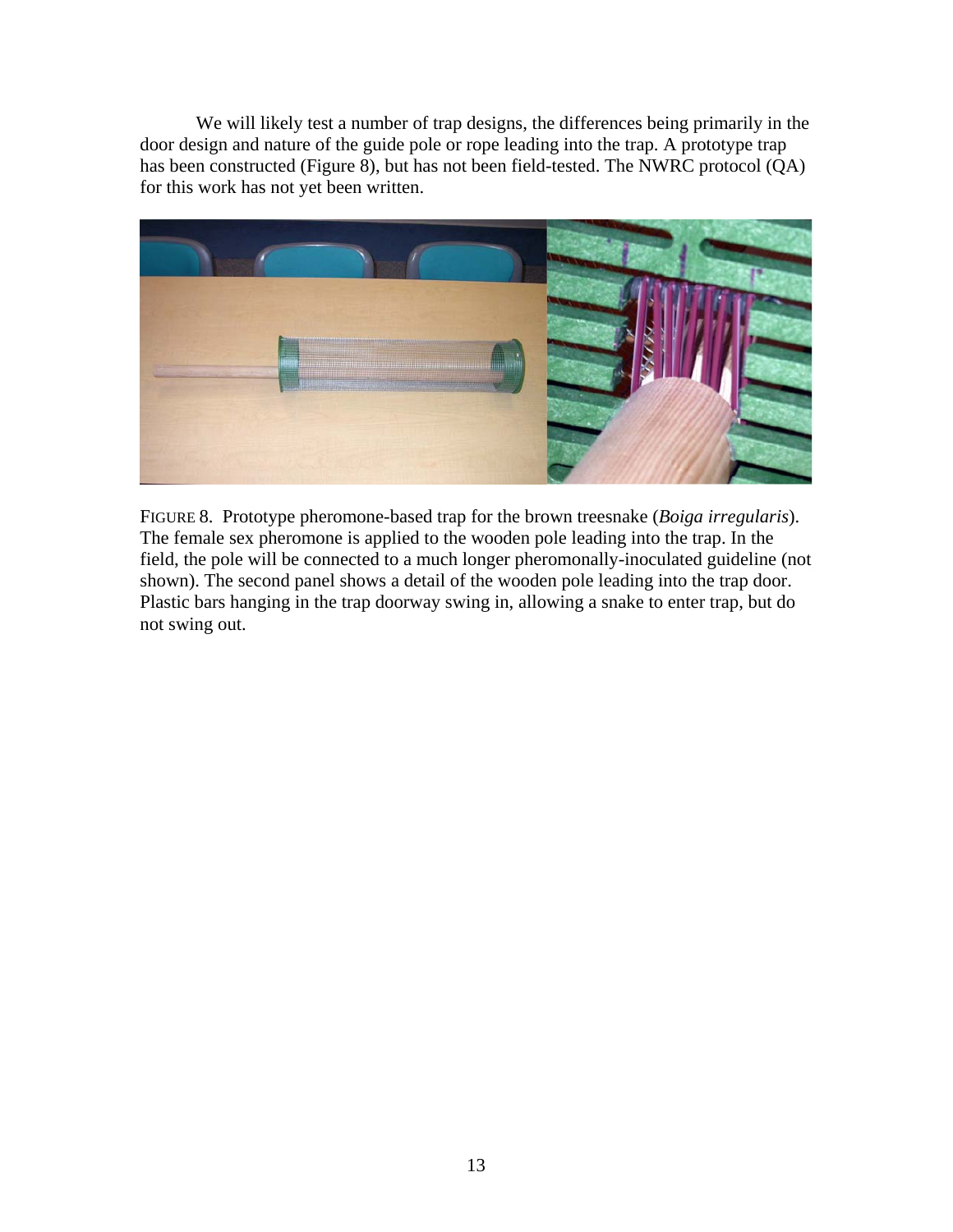### References

- Ford, N. 1986. The role of pheromone trails in the sociobiology of snakes. In: Chemical Signals in Vertebrates 4. Ecology, Evolution and Comparative Biology, pp. 261- 278. Duvall, D. Muller-Schwarze, D., Silverstein, R.M. Eds, New York, Plenum Press.
- Halpern, M. and Kubie, J.L. 1980. Chemical access to the vomeronasal organ of garter snakes. Physiology and Behavior. 24:367-371.
- Halpern, M. and Martizez-Marcos, A. 2003. Structure and function of the vomeronasal system: an update. Progress in Neurobiology, 70:245-318.
- Mason, R.T. 1992. Reptilian pheromones. In: Biology of the Reptilia. Vol. 18, pp. 114- 228. Gans, C. and Crews, D. Eds, Chicago: University of Chicago Press.
- Mason, R.T., Fales, H.M., Jones, T.H., Pannell, L.K., Chinn, J.W. and Crews, D. 1989. Sex pheromones in snakes. Science, 245:290-293.
- Mathies, T. and Miller, L.A. 2003. Captive reproduction of a biologically invasive predator, the brown treesnake (*Boiga irregularis*). Zoo Biology, 22:227-238.
- Mathies, T. and Miller, L.A. 2004. Proximate cues for ovarian recrudescence and ovulation in the brown treesnake *(Boiga irregularis*) under laboratory conditions, Herpetological Review, 35:45-46.
- Noble, G.K. 1937. The sense organs involved in the courtship of *Storeria*, *Thamnophis*, and other snakes. Bulletin of the American Museum of Natural History. 73:673- 725.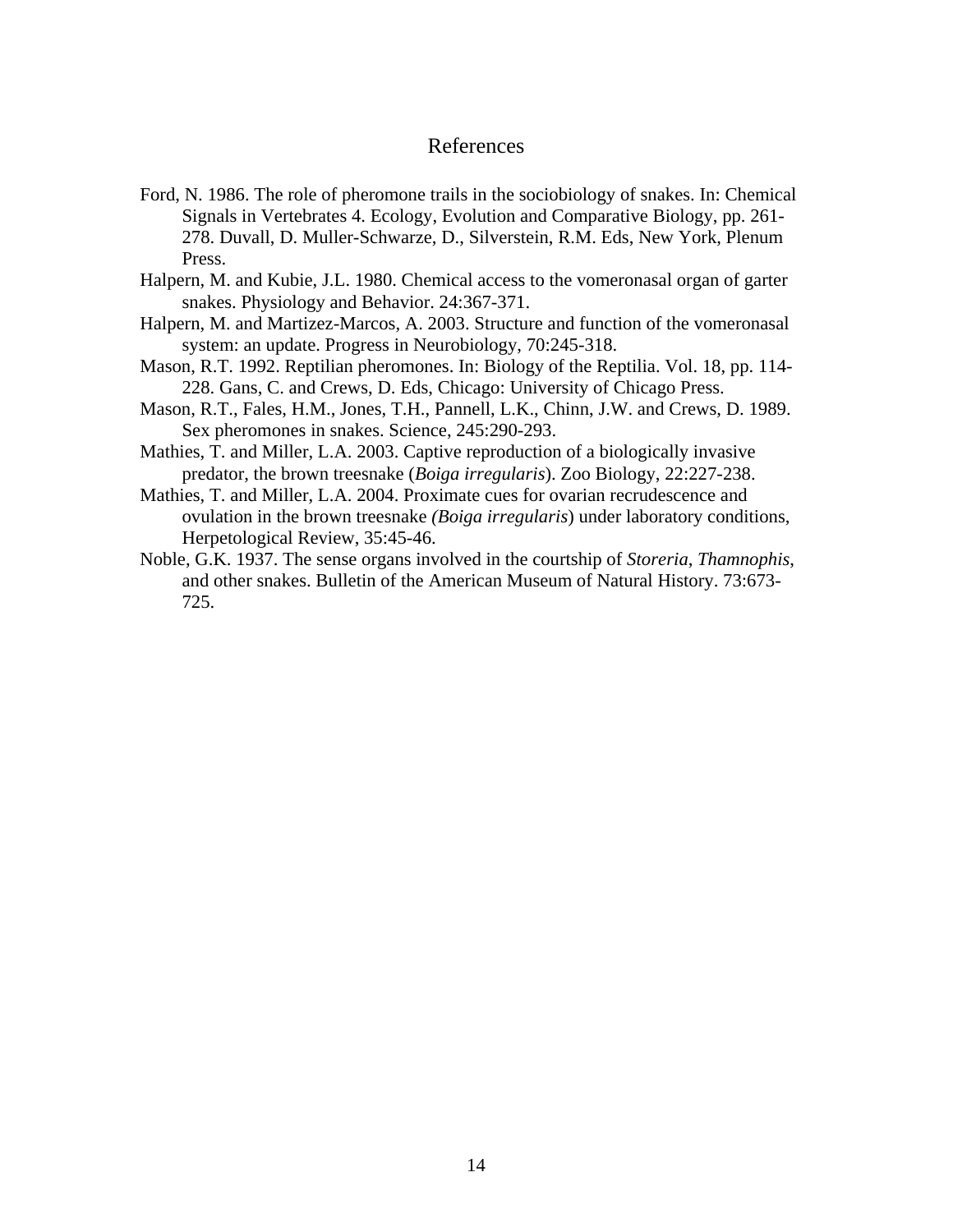# Appendix 1.

# QA-1438

# **National Wildlife Research Center Wildlife Services Animal and Plant Health Inspection Service United States Department of Agriculture**

### **Study Protocol**

**1. Title:** Chemical fractionation and bioassay of the female brown treesnake sex pheromone

**2. Study Director:** Tom Mathies

**3. Sponsor:** USDA/APHIS/NWRC

**4. Testing Facility:** National Wildlife Research Center, 4101 LaPorte Avenue, Fort Collins, Colorado 80521-2154

# **5. Background and Justification:**

The brown treesnake is an invasive predator accidentally introduced to the island of Guam shortly after WW II. The devastating effect of the snake on Guam's native wildlife is well documented and the economic costs continue to be appreciable. Since the snake's arrival on Guam, it has become pervasive throughout Guam and on all of Guam's military installations. Constant inspection and control operations by the military and USDA/Wildlife Services are now necessary to deter the snake from stowing away on transport and cargo and establishing new populations in recipient locations such as Hawaii. Development of attractants, including pheromones, has been identified as a line of research for reducing population levels of the snake on Guam

Work conducted under QA-1373 showed that male brown treesnakes preferentially investigated residual substrate scent of females whose ovaries contained vitellogenic follicles over females that were non-reproductive. The present study will build on those findings by investigating whether adequate bioactivity (male attraction) is maintained following chemical fractionation of female skin secretions. Fractionation is the first step towards chemical characterization of the female sex pheromone and synthesis for use as a brown treesnake attractant/control tool.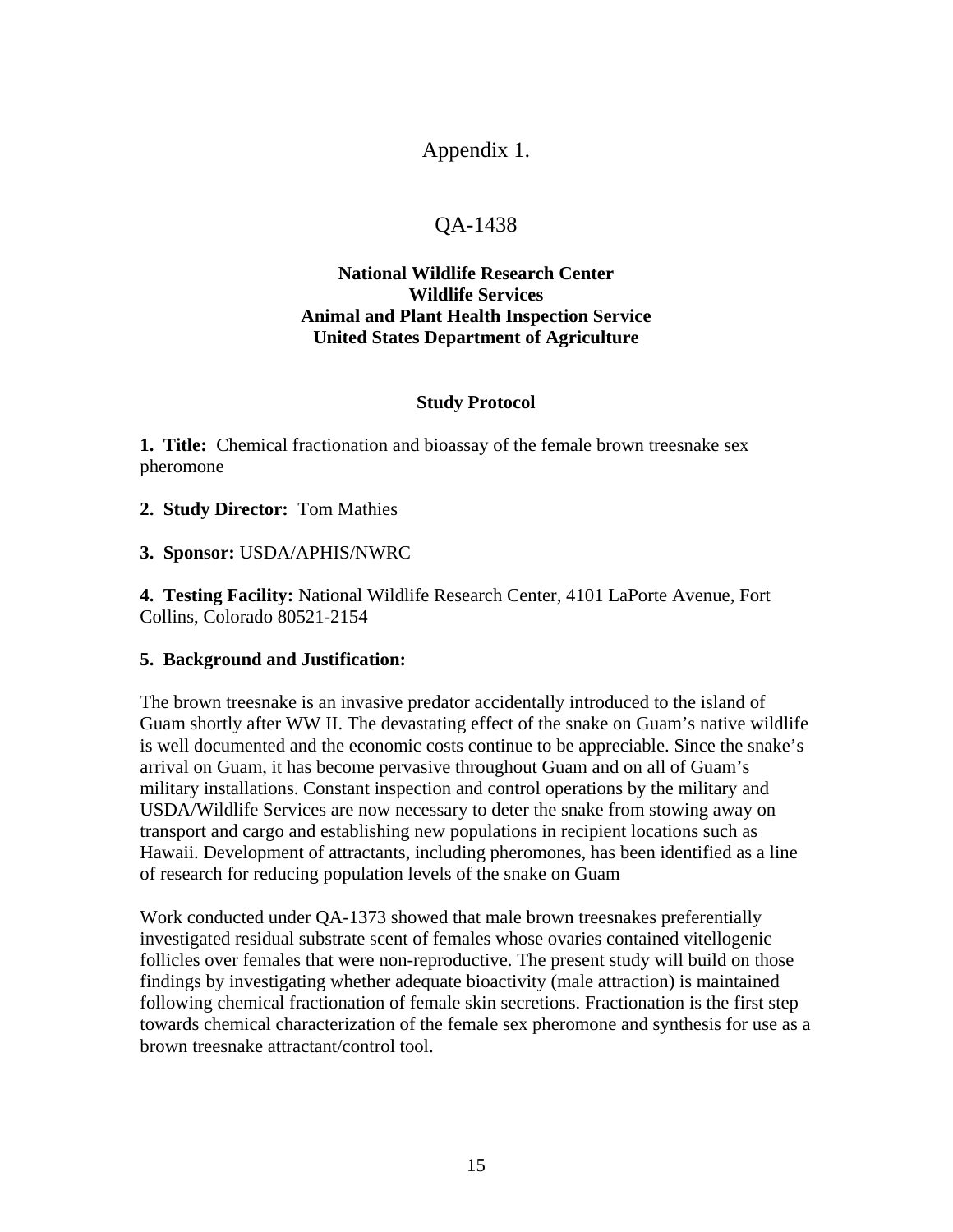# **6. Objectives:**

- 1. Identify the period of maximal pheromone secretion with respect to follicular development
- 2. Determine if level of male investigative response to female scent is conserved following chemical fractionation of scent

# **Hypotheses:**

- 1. Male investigative response varies with extent of vitellogenic follicle development in female.
- 2. Male investigative response is greater toward scent of vitellogenic females than that of non-vitellogenic females or other males.
- 3. Male investigative response does not differ between scent of proven vitellogenic females and at least one of fractions from their scents.

# **7. NWRC Approved Project Title:**

This study is being conducted as part of the approved Brown Treesnake Project of the Product Development Program under Hawai'i Invasive Species Council Funding.

# **8. Regulatory Compliance/Guidelines:**

Regulatory Standard:



None, non-regulated study CFR Title 40, Part 160: Good Laboratory Practice Standards (FIFRA); CFR Title 21, Part 58: GLP Standards for Nonclinical laboratory Studies, (FFDCA)

# **9. Study Classification Information**

Does this study include any or all of the following?

X | Animals -- please complete and attach **Animal Use Appendix**  Plants -- no additional appendix required Microbiological/Biohazardous Materials -- please complete and attach **Microbiological/Biohazardous Materials Use Appendix** Chemical Analysis -- please complete and attach **Analytical Chemistry Appendix** Literature review only -- no additional appendix required Statistical or economic analysis only -- no additional appendix required Use of a test, control, references substance, bait or device -- complete and attach **Test, Control and Reference Materials / Device Formulation and Use Appendix**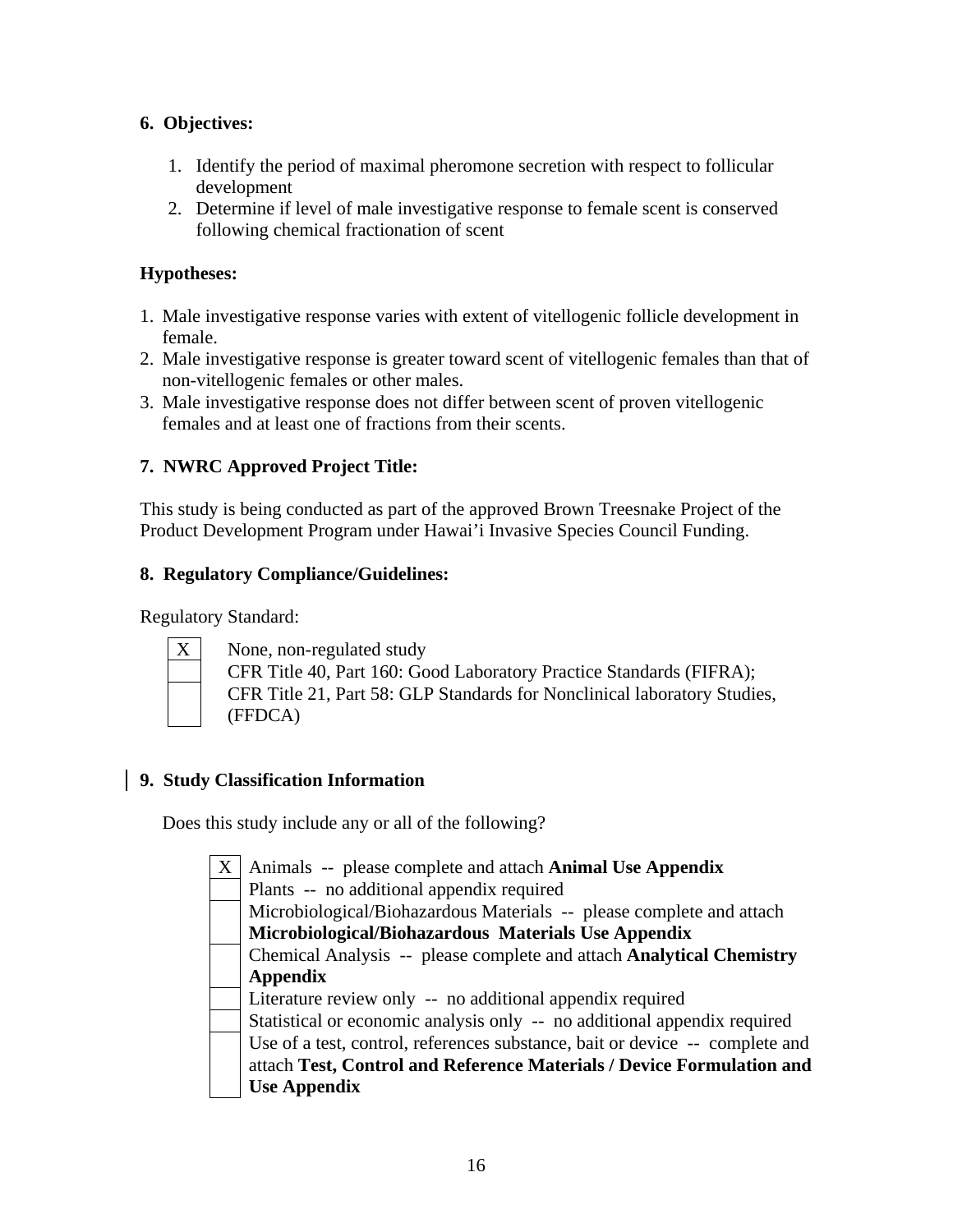#### **10. Methods/Procedures:**

*Induction of vitellogenesis in females:* vitellogenesis will be induced following Mathies et al. 2004. In brief, females in which vitellogenesis is to be induced will be housed separate from other females in a room where air temperature inside cages is held at approximately 22°C for six weeks. At the end of this period, females will be moved back to higher temperatures within the room containing the other females and males. Beginning at this time, females in all groups may be offered as many thawed mice as they will consume one to two days each week. All females will be palped abdominally once a week to check for presence of enlarging (vitellogenic) follicles.

*Bioassay:* The bioassay will consist of a set of stereotypic behavioral responses elicited from males by female scent or chemical fractions thereof. The rate of tongue-flicking will be one measured response. Other response types will be identified based on post testing observations (i.e., from videotape examinations).

*Bioassay Apparatus/Sample Acquisition*: The apparatus will consist of 12 modular holding chambers, each divided into two areas. One area of each chamber will hold a male. The other area will hold a scent sample from a female. A sliding panel will separate the two areas. This panel will be raised to allow male access to scent samples. Video cameras placed above the assay apparatus will record male snake activity in all 12 chambers. Sides of chambers will be opaque so that males cannot see each other. Scent samples will be obtained by swiping a cotton gauze pad moistened with a mixture of chloroform, hexane, and methanol over integument of the female. These solvents will then be evaporated off pads. Each bioassay will use six males, thus two separate assays may be conducted per night.

*Skin Scent Fractions:* Three solvent-containing cotton-gauze pads will be used to wipe the dorsum of each female. One pad will be extracted in chloroform, another in hexane, and the other in methanol. Each pad will be placed in a 50 mL glass screw-top tube for 24 h with enough solvent to submerge pad. The pad will then be removed and the solvent evaporated off by placing the tube in a water bath at  $\sim$ 40 $\degree$ C and directing a stream of nitrogen gas onto the solvent surface until the final desired solvent volume is achieved. Final test samples to be presented to males will be obtained by applying a fraction to cotton gauze pads, evaporating off the solvent prior to testing.

*Presentation of whole scent samples and fractions thereof:* Samples will be placed in a linear arrangement across the back of a holding chamber, opposite the end containing a male. Order of samples will be randomized within each chamber.

# **11. Experimental Design and Statistical Analyses:**

*Assignment of snakes to groups:* assignment of females to the female groups will be randomized. Assignment of males to the male groups will be randomized.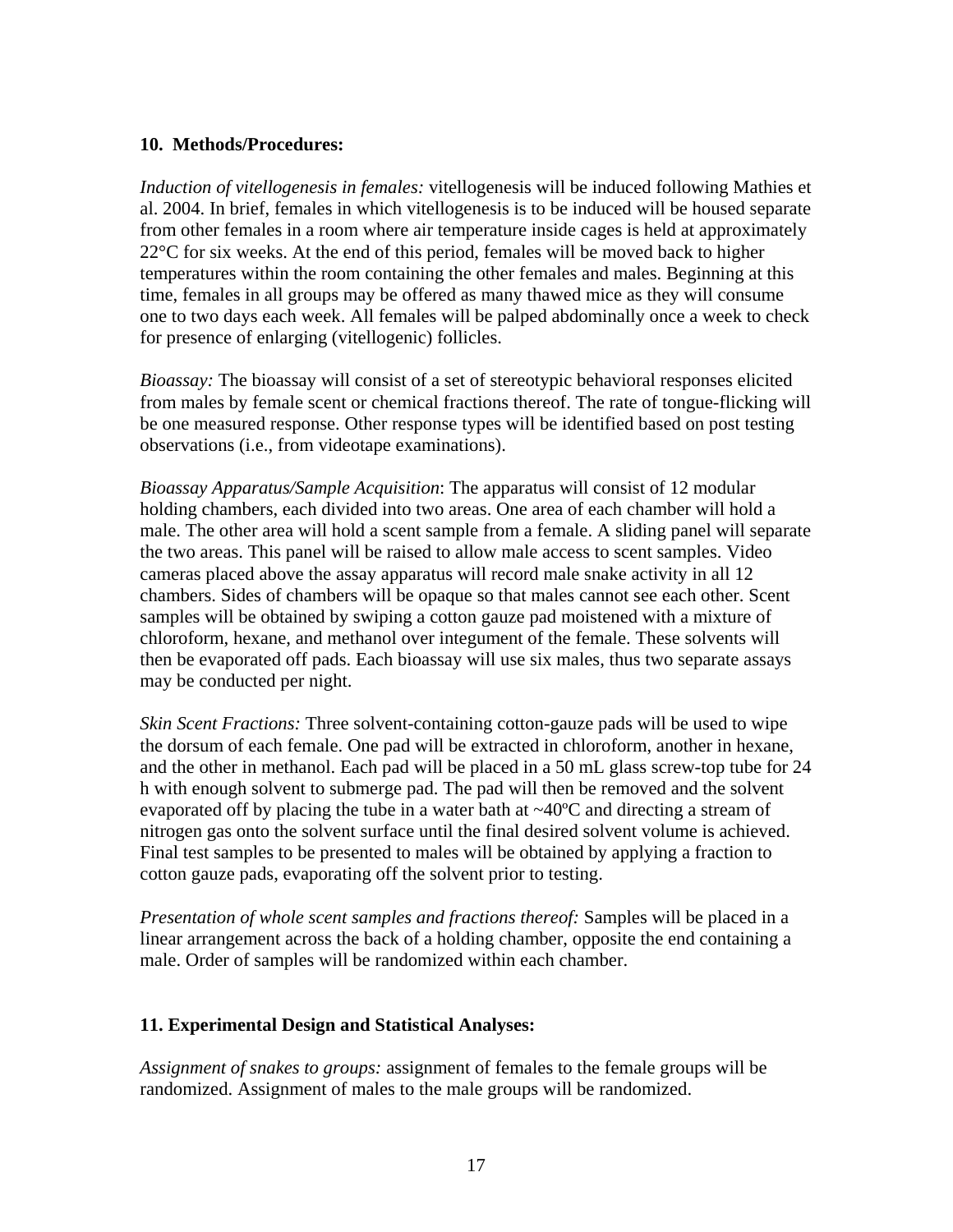*Test groups:* There will be two test groups of 15 adult females each, vitellogenic females and non-vitellogenic females. There will be one test group of 15 males. The two female test groups will be referred to hereafter as the VIT and NON-VIT groups, respectively. Males will be referred to as the TEST MALE group.

*Males in bioassays:* There will be 36 males used in bioassays. These males will be referred to hereafter as BIOASSAY MALES. Males in this group do not include any of those in the TEST MALE group (above). Each assay will use six randomly selected BIOASSAY MALES.

*Experiment 1:* When vitellogenesis is first detected in a VIT female, that female will be bioassayed once a week until those follicles become atretic. A previous study found the interval from first detection of vitellogenesis to onset of atresia to be approximately two months (Mathies et al. 2004). In each bioassay, a NON-VIT female and a TEST MALE will be randomly selected and tested on the same dates as the VIT female. Because dates of detectability of vitellogenesis are likely to vary among females, assays for each VIT female may have their own unique start and end dates. Each BIOASSAY MALE will be presented with one sample each of the following four test samples: VIT female, NON-VIT female, TEST MALE, and a blank sample.

*Experiment 2:* This experiment builds on, and is conducted in parallel, with Experiment 1 using the same VIT females. It is anticipated that as vitellogenesis progresses, male preference for VIT females *vs*. NON-VIT females will become apparent. The day after this preference becomes manifest for a female, a skin scent sample will be fractioned that day. That evening, a bioassay will be conducted by presenting each BIOASSAY MALE (same males used previous night) with a side-by-side choice of each fraction along with a blank sample (control) and a whole scent sample from that VIT female. This procedure will be followed once a week in parallel with testing in Experiment 1.

*Statistical analyses:* The statistical experimental unit will be the bioassay conducted for a female on a single date. Thus, observations from the six males within an assay will be averaged for each male behavioral response metric. Male response will be analyzed using a two-way repeated–measures analysis of variance where treatment [test group (Experiment 1); fraction type (Experiment 2)] is the between-measures factor, bioassay date is the within-measures (repeated) effect, and mean male response (based on  $n = 6$  per assay) is the response metric.

#### **12. Description of Environmental Conditions and Monitoring Requirements**:

 Three animal rooms will be used to house snakes and conduct assays (one common room, one to induce vitellogenesis in VIT females, one to conduct testing). Lights in all rooms will ramp on at 1330 h and off at 0130 h MST (L:12 h; D:12 h). These times were chosen to avoid acclimating snakes away from their accustomed light cycle [Guam time  $(GMT + 10 h)$ . Air temperature will be 22<sup>o</sup>C in the room used to induce vitellogenesis (see also Methods/Procedures: *Induction of vitellogenesis in females*:). Relative humidity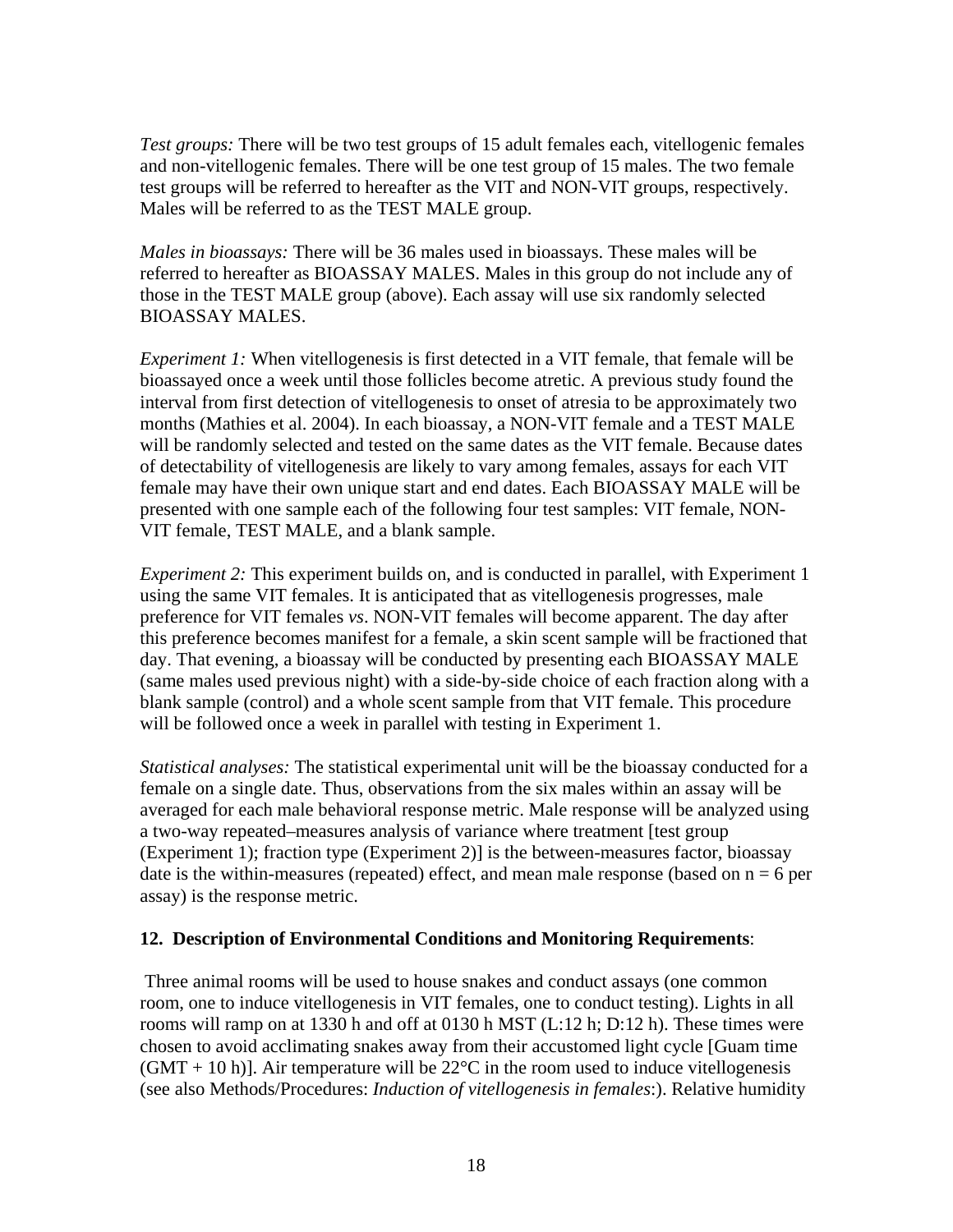(RH) will be the maximum achievable at 22°C. Air temperature in the rooms used to house all other snakes and conduct bioassays will be 28-29ºC. RH will be 80-90%. Temperature and RH will be measured and stored within temperature and RH data loggers placed within cages and the bioassay apparatus. Data from the data logger will stand as the data used to set and tune room environmental controls. Temperature and RH monitoring sensors and equipment intrinsic to the building environmental system will not be used to determine temperature and RH in the room. Light intensity will be determined before study start. Living Water Misters may be used in all housing/testing locations. Off/on times and frequency will be determined before study start.

# **13. List number and title of Standard Operating Procedures (SOPs):**

AC/CO 014.00 Brown Tree Snake Maintenance AC/CO 016.00 Animal Quarantine Procedures at Fort Collins HS 004.00 Personal Protective Equipment HS 008.00 Hazard Communication

### **14. List of Records to be Maintained**:

A study log book and data sheets will be used to record assignment of snakes to groups, individual body masses and lengths, follicular status, and spatial arrangement of test samples within bioassay apparatus. Activity of bioassay males will be recorded on videotape. Data will be extracted from videos and recorded on datasheets. Data for room temperatures and RH will be stored as computer files.

# **15. Permits/Certifications:**

This study is part of the objectives as identified in the Brown Treesnake Control Plan, as approved June 28, 1996 by the Aquatic Nuisance Species Task Force, and 2) under terms of the Memorandum Agreement among the U.S. Department of Defense, U.S. Department of Agriculture, the Government of Guam, and the state of Hawaii. A Federal Fish and Wildlife Permit (number MA097832-0) authorizes NWRC to import and maintain alive up to 300 brown treesnakes a year from Guam. This permit is effective 02/16/2007 to 02/15/2012.

# **16. Endangered Species Act Compliance**:

Is there a possibility that the study, as proposed, will or may affect threatened or endangered (T&E) species?

Yes: No:  $X$ , this study will have no effect on any T&E species.

# **17. Historical Resources:**

Does the study involve any major ground disturbance or otherwise have the potential to adversely affect historic resources?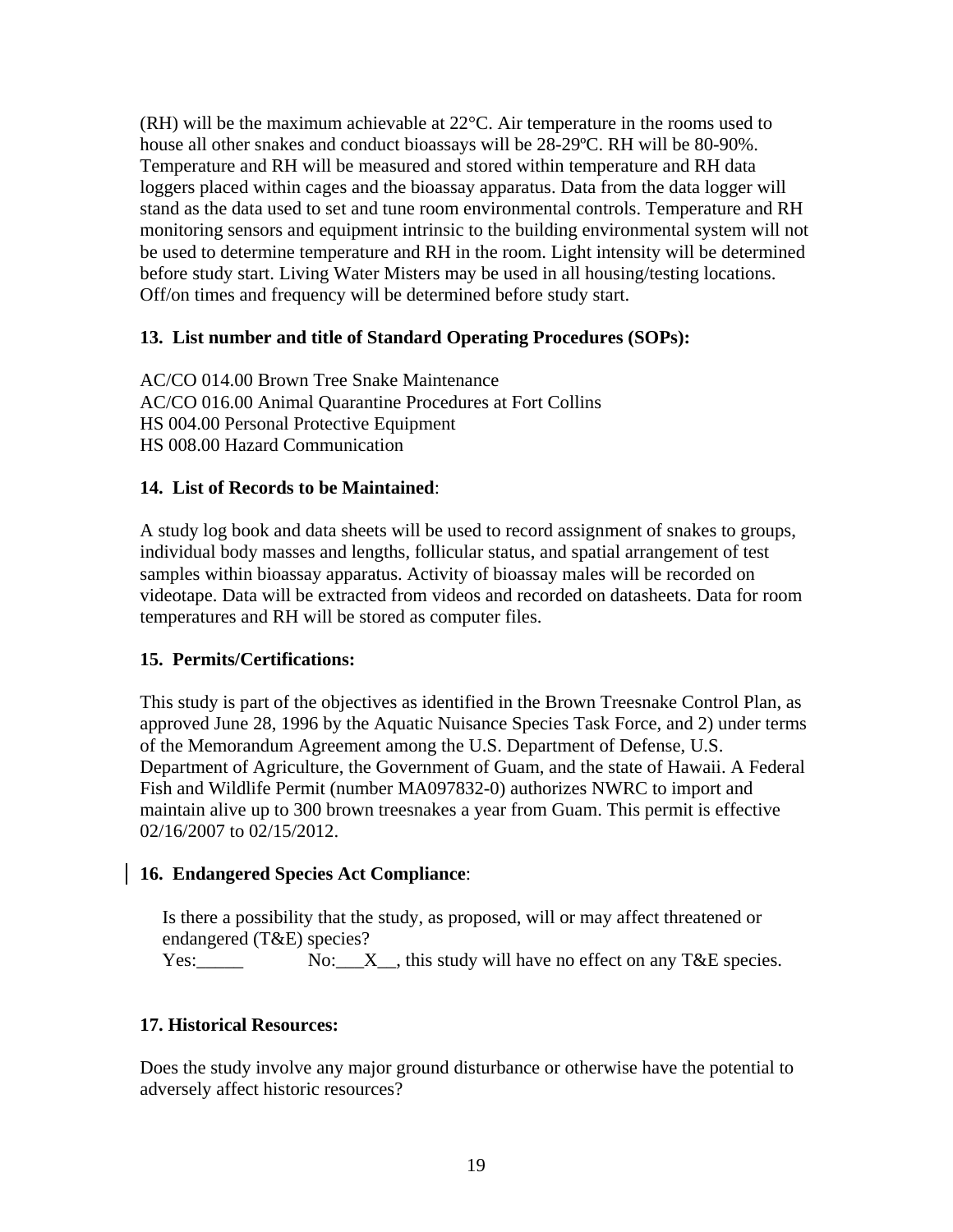Yes: No: X

## **18. National Environmental Policy Act Compliance:**

Does this study qualify for categorical exclusion<sup>[1](#page-19-0)</sup> from further NEPA analysis?

Yes: X No: Unsure:

### **19. Employee and Public Safety:**

USDA/APHIS/WS safety regulations will be followed in all activities. Protective clothing will be worn as appropriate (HS 004.00).

#### **20. Schedule**:

Proposed Experiment Start Date: \_\_June 1, 2007\_\_\_\_\_\_\_\_\_\_\_\_\_\_\_\_\_\_\_\_\_\_\_\_\_\_\_\_\_\_\_\_\_\_

Proposed Experiment Termination Date: December 31, 2007

Proposed Study Completion/Archive Date: December 30, 2008

<span id="page-19-0"></span> $\overline{a}$  $1$  Categorical exclusion is based on consideration of all environmental issues relevant to this study, including consideration of cumulative impacts on wild animals and other environmental parameters, such as removal caused by the study combined with other reasonably foreseeable removals by other causes (e.g., sport harvest, wildlife damage management actions, and any other known causes of mortality) pursuant to APHIS NEPA Implementing Procedures at 7 CFR Part 372.5(c)(2)(i) which categorically exclude:

<sup>&</sup>quot;Research and development activities . . . that are carried out in laboratories, facilities, or other areas designed to eliminate the potential for harmful environmental effects--internal or external--and to provide for lawful waste disposal.

or at 7 CFR Part 372.5(c)(1)(i) which categorically exclude:

ARoutine measures, such as . . . surveys, sampling that does not cause physical alteration of the environment, testing . . . removals . . . (This) may include the (lawful) use . . . of chemicals, pesticides, or other potentially hazardous or harmful substances, materials, and target-specific devices or remedies, provided that such use . . . : (A) . . . is localized or contained in areas where humans are not likely to be exposed, and is limited in terms of quantity . . . B) . . . will not cause contaminants to enter water bodies . . . (C) . . . does not adversely affect any federally protected species or critical habitat; and (D) . . . does not cause bioaccumulation.@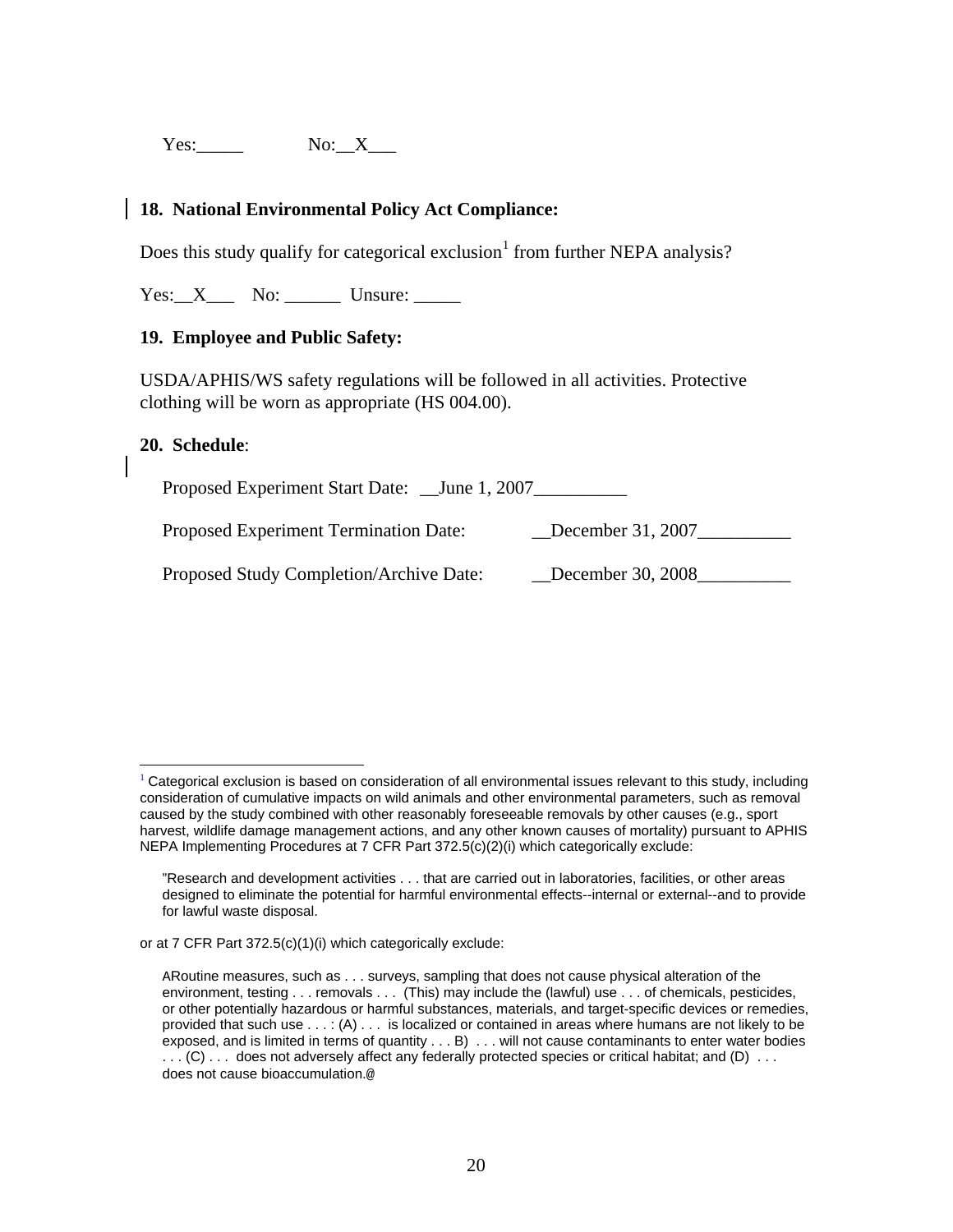### **21. Staffing:**

| Title                 | Activity                 |      |
|-----------------------|--------------------------|------|
| <b>Study Director</b> | Design and Analyses      | 0.08 |
|                       | Data Collection          | 0.20 |
|                       | Reports and Publications | 0.04 |
|                       | <b>Archiving Review</b>  | 0.02 |

### **22. Principal Investigators, Cooperators and Consultants**:

USDA/Wildlife Services/Guam (collection of test subjects) 1060 Army Drive, Suite 103C Barrigada Heights, GU 96913.

### **23. Related protocols:**

QA-1372 (Overall research focus) QA-1437 (Specifically Animal Transport)

#### **24. Cost Estimate for Each Fiscal Year:**

|                                                                 | $FY-07$  |
|-----------------------------------------------------------------|----------|
| A. Salaries and Benefits                                        | \$13,200 |
| B. Facilities (in addition to existing facility or space costs) | \$3,250  |
| C. Equipment                                                    | \$250    |
| D. Supplies                                                     | \$600    |
| E. Operating Costs (e.g., travel, misc. services, etc.)         | 80       |
| <b>TOTAL</b>                                                    | \$17,300 |

#### **25. Staff qualifications:**

All study participants (T. Mathies and R. Mauldin) have curriculum vitae on file that verify their training and qualifications for the work preformed in this study.

#### **26. Archiving**:

All raw data, documentation, records, protocols, specimens, correspondence and other documents relating to interpretation and evaluation of data, and final reports generated as a result of this study will be retained in the archives of the National Wildlife Research Center at Fort Collins, Colorado.

### **27. Protocol Amendments:**

Any changes in this protocol will be documented on the Study Protocol Amendment Form, reviewed by appropriate personnel (e.g., IACUC, IBC, ACP, QA, etc.), and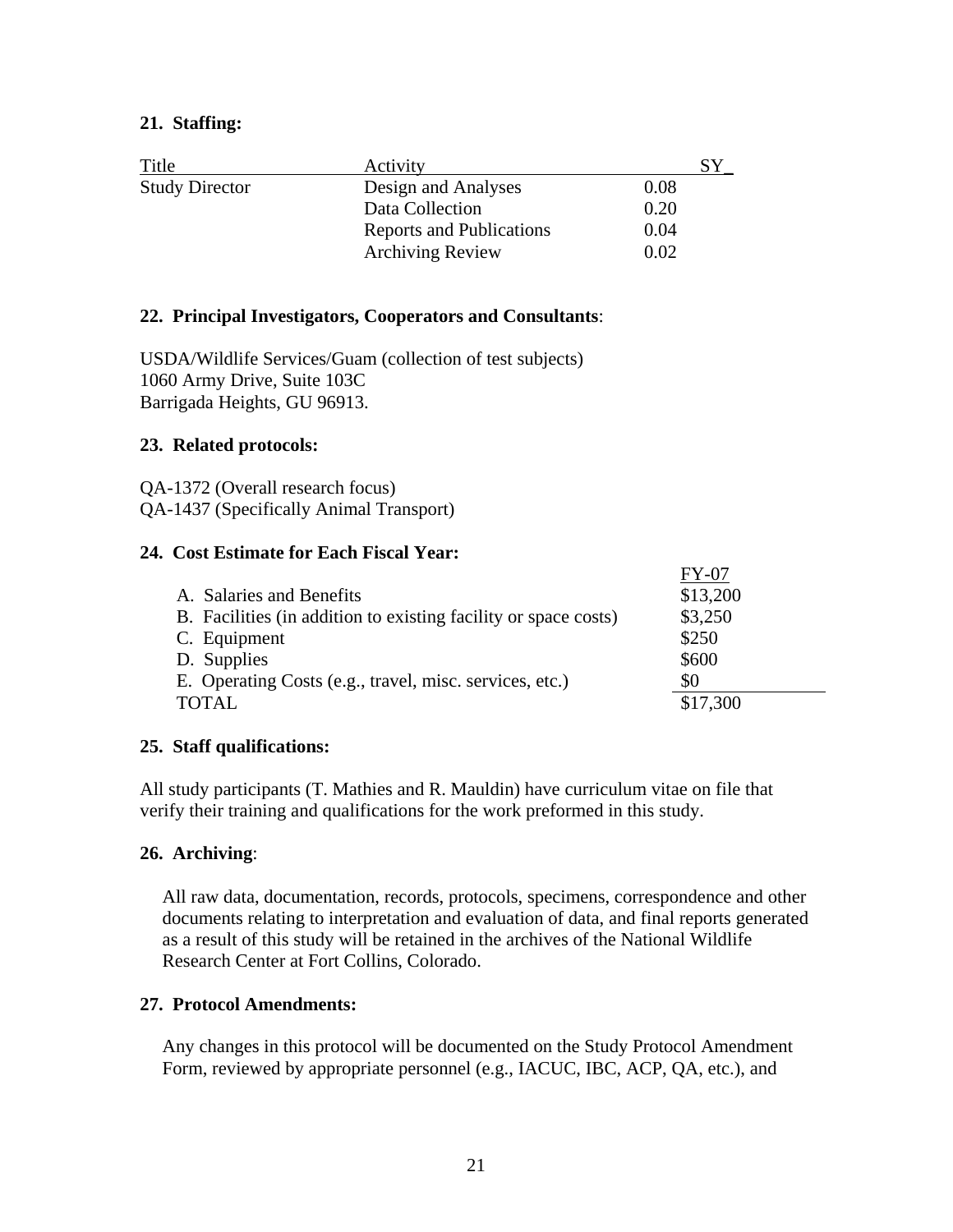signed and dated by the Study Director, Research Program Manager and Sponsor. Amendments will be distributed to all study participants as appropriate.

### **28. References**:

 $\overline{\phantom{a}}$ 

Mathies T., E. A. Franklin, and L.A. Miller. 2004. Proximate cues for ovarian recrudescence and ovulation in the brown treesnake *(Boiga irregularis*) under laboratory conditions, Herpetological Review, 35:45-46.

# **29 Appendices**:

Animal Use Appendix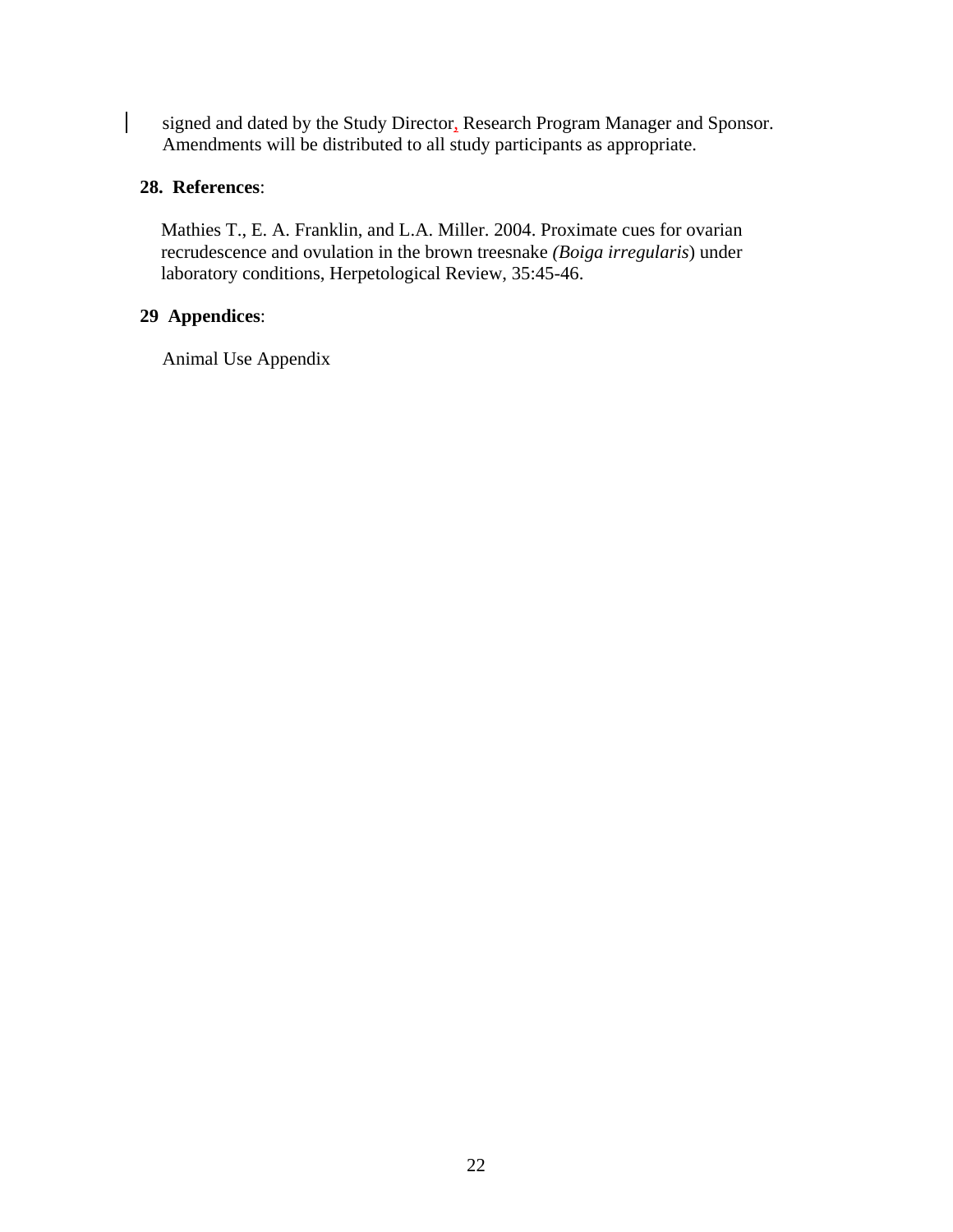**Signature Page:** 

 $\begin{array}{c} \rule{0pt}{2ex} \rule{0pt}{2ex} \rule{0pt}{2ex} \rule{0pt}{2ex} \rule{0pt}{2ex} \rule{0pt}{2ex} \rule{0pt}{2ex} \rule{0pt}{2ex} \rule{0pt}{2ex} \rule{0pt}{2ex} \rule{0pt}{2ex} \rule{0pt}{2ex} \rule{0pt}{2ex} \rule{0pt}{2ex} \rule{0pt}{2ex} \rule{0pt}{2ex} \rule{0pt}{2ex} \rule{0pt}{2ex} \rule{0pt}{2ex} \rule{0pt}{2ex} \rule{0pt}{2ex} \rule{0pt}{2ex} \rule{0pt}{2ex} \rule{0pt}{$ 

| <b>Study Director</b>          | Date |
|--------------------------------|------|
| Concur:                        |      |
| Research Program Manager, NWRC | Date |
| Approved:                      |      |
| Director, NWRC                 | Date |
| Processing:                    |      |
|                                |      |

IACUC (see IACUC approval date in Animal Use Appendix) IBC (see IBC approval date in Microbiological/Biohazardous Materials Use Appendix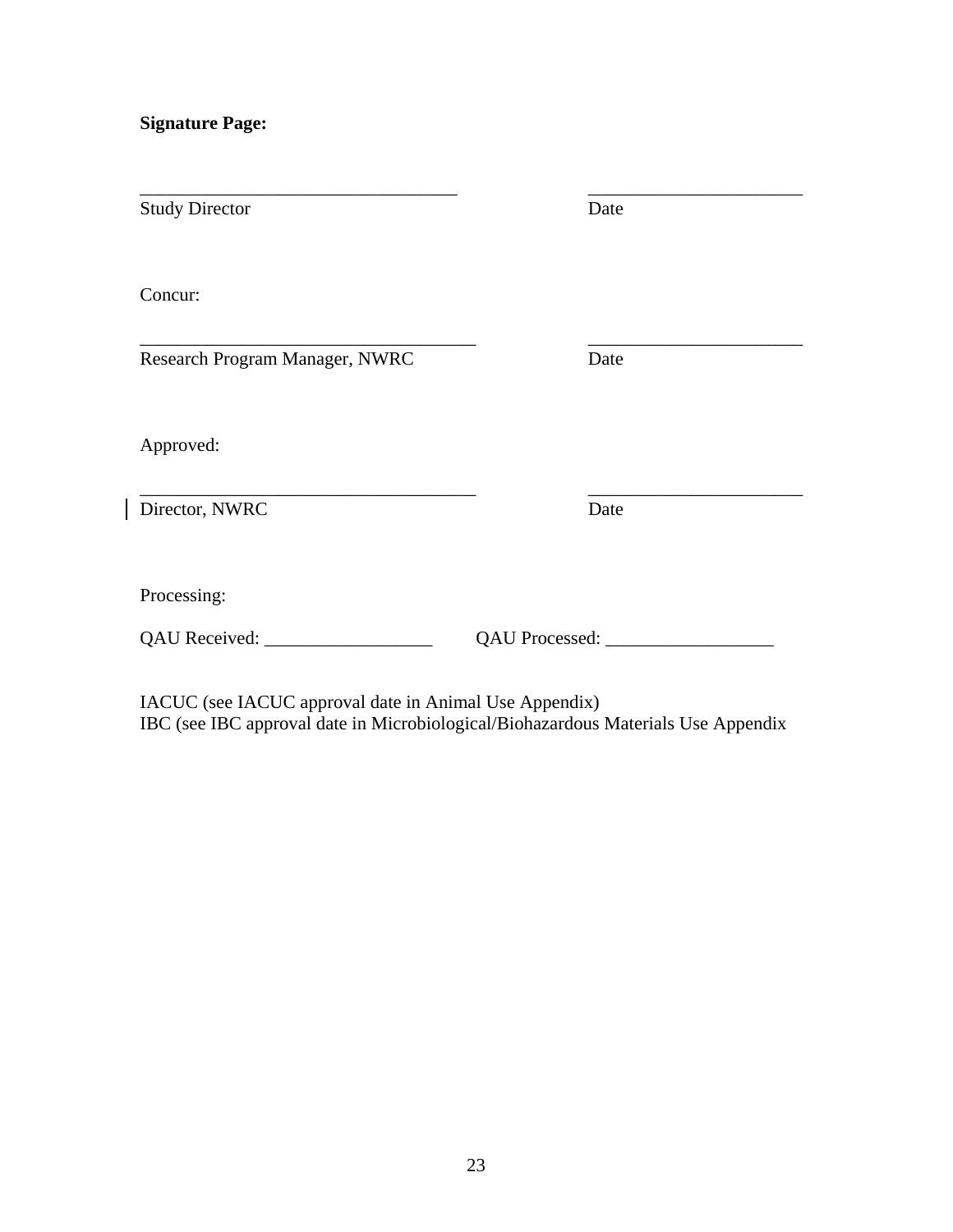### **Animal Use Appendix**

#### **A. Animal description:**

- 1) Species: brown treesnake (*Boiga irregularis*)
- 2) Strain and substrain (if applicable): "Guam form"
- 3) Number and sex: Males: 56; Females: 33. Of these snakes, 5 males and 3 females are collected and imported as spares to offset possible losses during shipping.
- 4) Snout-vent length range: 960 to 1400 mm
- 5) Age: unknown, but sexually mature

#### **B. Rationale for involving animals, for appropriateness of species, and for numbers:**

- 1) Rationale for involving animals: The complexity of the processes being studied cannot be duplicated or modeled using in vitro models. There is not enough information known about the processes being studied to design non-living models. Efficacy of the test substances cannot be determined any other way than by direct testing.
- 2) Rationale for appropriateness: brown treesnake is the target species
- 3) Rationale (include calculations as appropriate): No sample size calculations were attempted. Sample sizes (15 snakes per each of the three tests groups) are low, but in line with those used in other published studies on bioassays of snake sex pheromones. The repeated measures design (i.e., repeated testing of individuals) should increase statistical power.

#### **C. Source:**

Snakes will be provided by USDA/APHIS/Wildlife Services, Guam.

#### **D. Method of identification of animals:**

Snakes will be maintained in individual uniquely numbered and labeled cages.

#### **E. Trapping/Collecting:**

N/A

#### **F. Transport:**

see Animal Transport Appendix, QA-1437

#### **G. Handling/restraint:**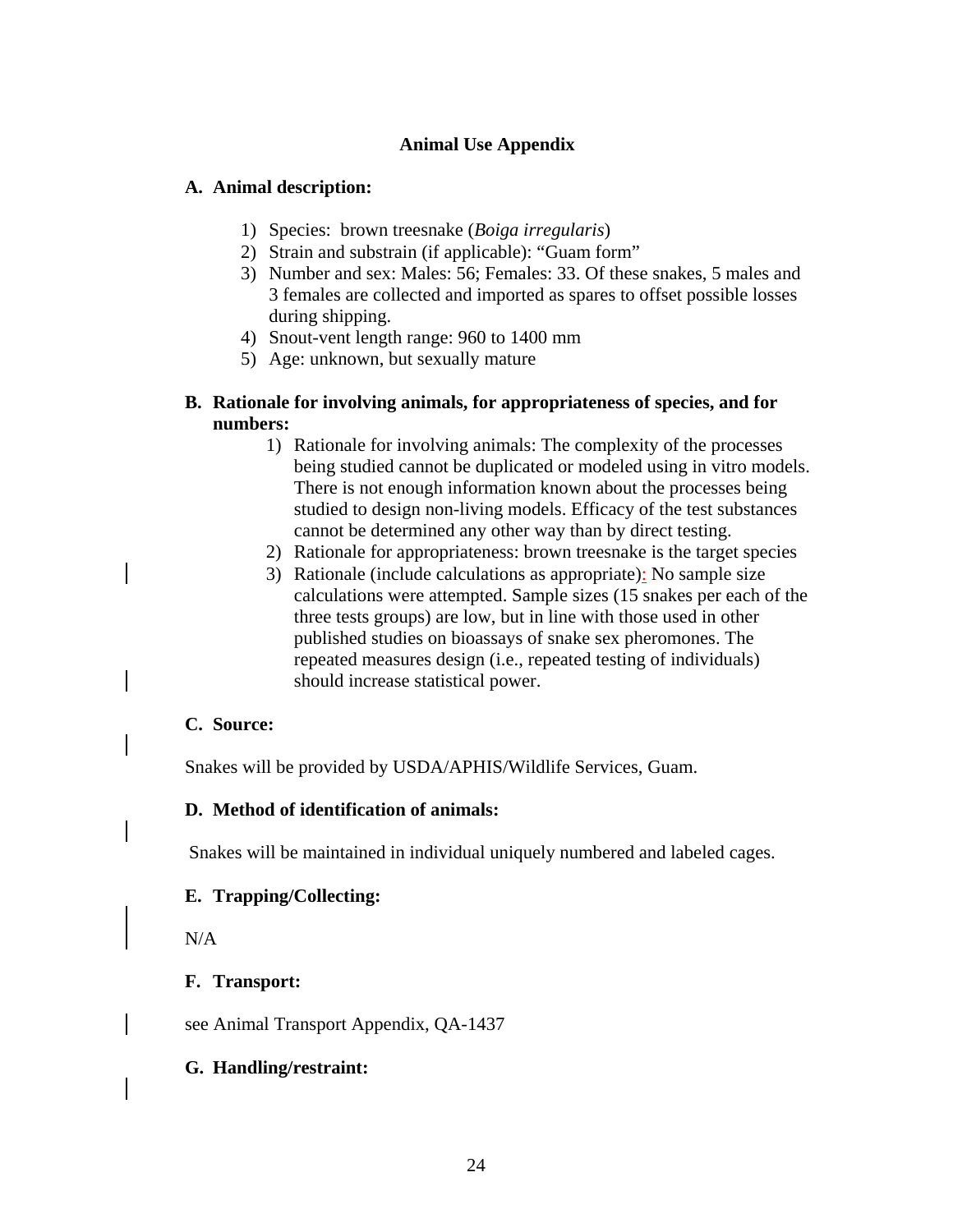In instances where it is necessary to handle snakes, restraint will be by hand

# **H. Quarantine:**

AC/CO 016.00 Animal Quarantine Procedures at Fort Collins

To reduce chances of snakes carrying mites to NWRC, snakes will be sprayed on 1- 2 occasions with an over-the-counter pet product for tick and flea control such as Frontline® spray prior to shipping from Guam. Any parisitide used will be approved in advance by the Attending Veterinarian

# **I. Housing/maintenance:**

Snakes will be housed individually in clear plastic food storage boxes (60 X 39 X 13 cm). These are the same cages previously used to house African house snakes A plastic water bowl with an entrance hole cut in its outer wall of the double-sided wall will allow a snake to use the area beneath the bowl as a hide. Commercially purchased dead frozen fuzzy mice will be used as food and thawed just prior to use.

# **J. Disposition of animals:**

At study end, animals will be euthanized as described below under **M. Euthanasia**  or maintained at the NWRC for use in future studies.

# **K. Duplication of prior studies:**

# **Automated literature search:**

**Date search performed:** January 23, 2007 **Keywords used:** Pheromone, pheromonal, snake, brown treesnake **Period covered by search:** 1969-2006, 1978-2006 **Names of databases searched:** Biosis, Zoological Record **Did the search reveal applicable alternatives (Y/N)?** N

# **L. Pain or distress:**

# **Consultation with Attending Veterinarian:**

Name of Attending Veterinarian:\_\_\_\_ Gordon Gathright \_\_\_\_\_\_\_\_\_\_\_\_ Date of Consultation: January 24, 2007

Is this study expected to cause more than momentary or slight pain or distress?

Yes: No: X

No pain is anticipated.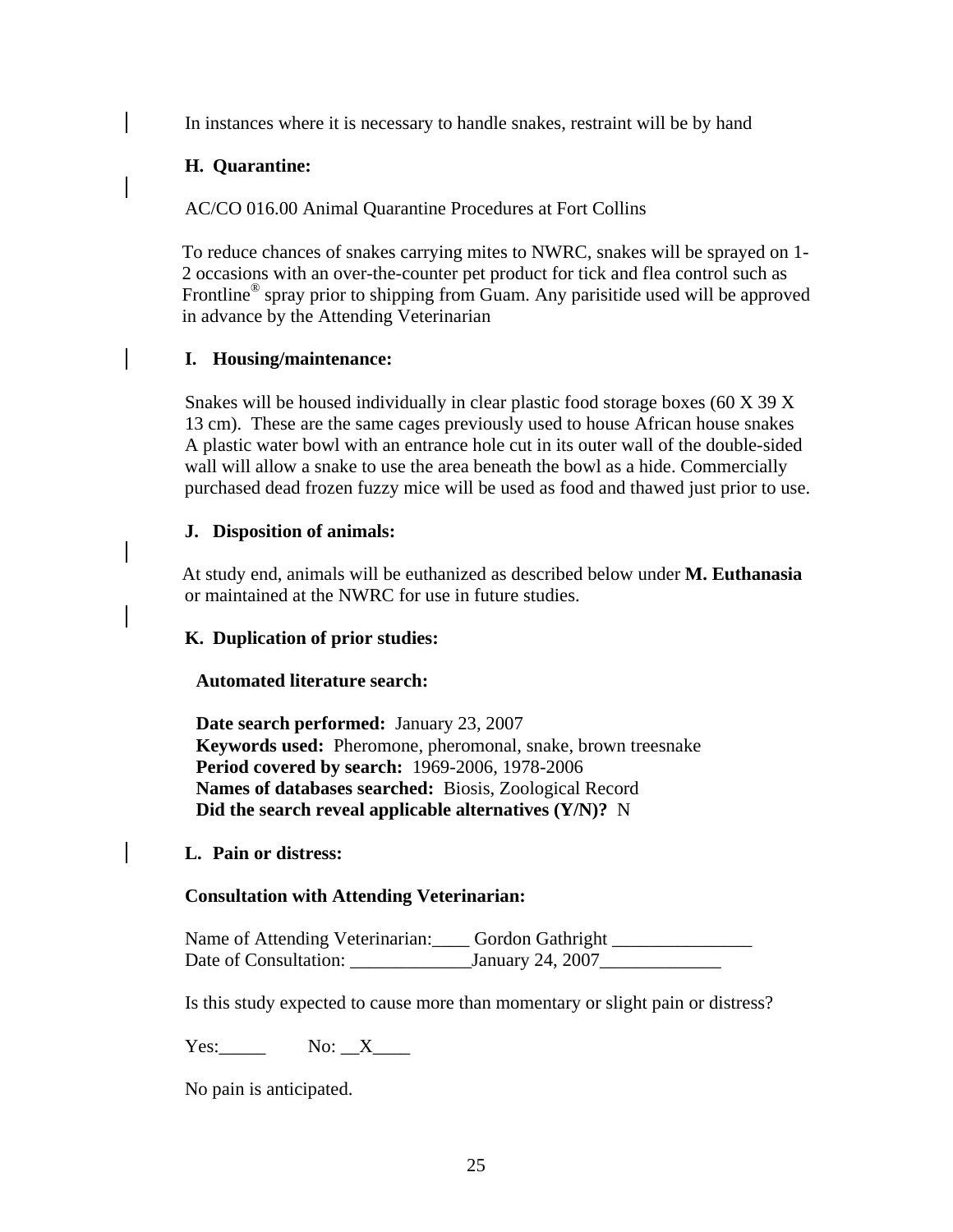If the Attending Veterinarian determines procedures may cause more than momentary or slight pain or distress, continue with the following items. If not, indicate as N/A.

- 1) Alternative procedures: N/A
- 2) Sedatives, analgesics, or anesthetics: N/A
- 3)Surgery: N/A

#### **M. Euthanasia:**

Animals that become Ill or injured during the course of the study will be euthanized using any of the above methods recommended below.

The 2000 Report of the AVMA Panel on Euthanasia (pg 687) lists only the following two general methods as being appropriate for reptiles:

- 1. Injectable agents—Sodium pentobarbital (60 to 100 mg/kg of body weight) administered intravenously or intraabdominally. Barbiturates other than pentobarbital can cause pain on injection.
- 2. Physical methods—all generally recognized methods are permitted. If decapitation is used, it must be followed by pithing or captive bolt.

Inhalant agents are not recommended because reptiles can voluntarily restrict breathing, enduring anoxia, and time to loss of consciousness may be greatly prolonged.

Society for the Study of Amphibians and Reptiles (SSAR) recommends methods for euthanasia be consistent those in the 2000 AVMA Report.

#### **N. IACUC approval:**

Date of IACUC Approval Letter:\_\_\_\_\_\_\_\_\_\_\_\_\_\_\_\_\_\_\_\_\_\_\_\_\_\_\_\_\_\_\_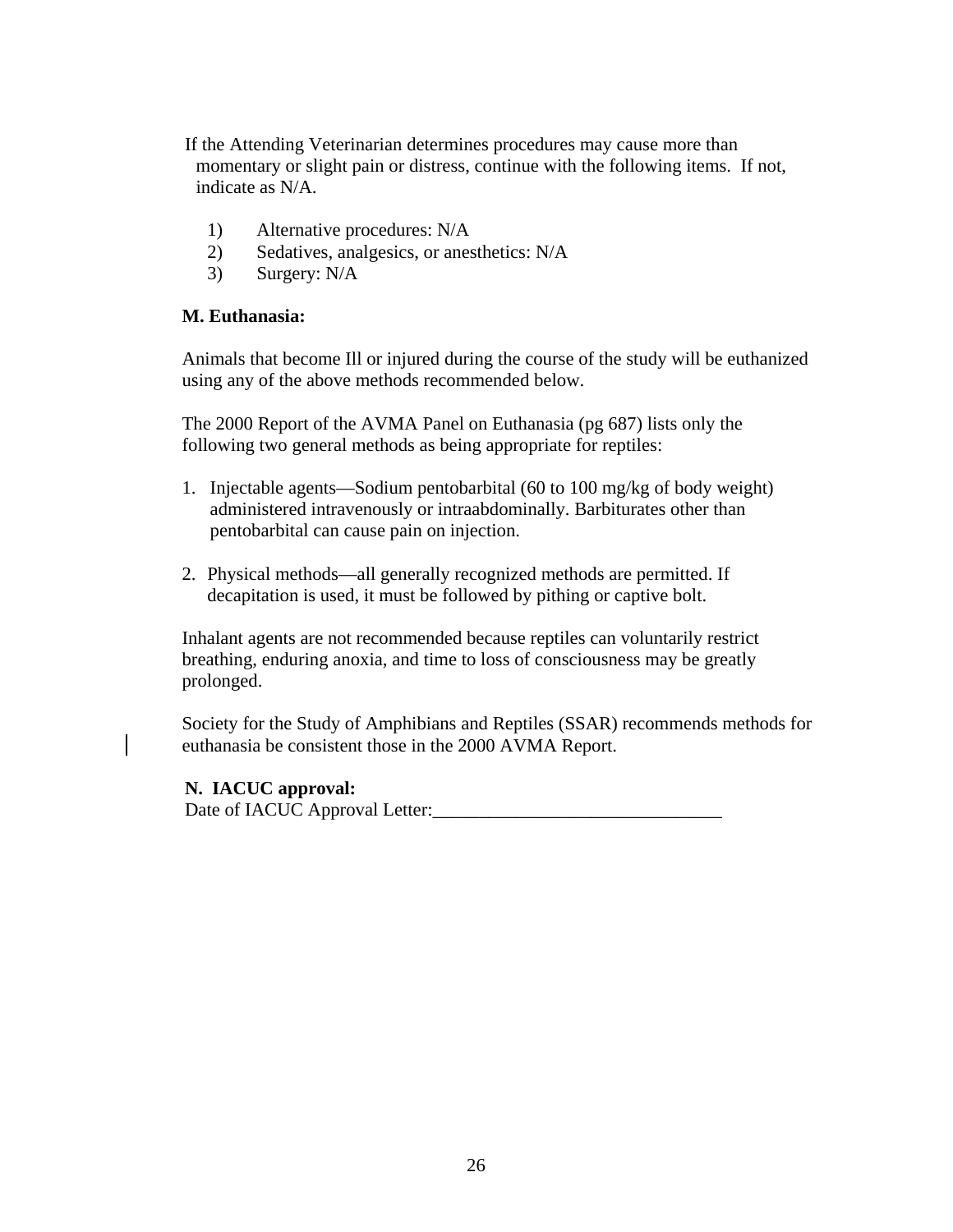Appendix 2.

| <b>National Wildlife Research Center</b><br>AMENDMENT TO STUDY PROTOCOL |  |
|-------------------------------------------------------------------------|--|
| <b>Study Director</b> Tom Mathies <b>Amendment No.</b> 1 Page 1 of      |  |
|                                                                         |  |
|                                                                         |  |

X Experiment Start Date: (current): 1 June 2007 (revised): 17 February 2008  $X$  Experiment Termination/Completion Date: (current): December 31, 2007 (revised): December 31, 2008  $X \mid$  Study Completion/Archive Date: (current): December 30, 2008 (revised): December 30, 2009

#### **Additional protocol section/subsection/appendix to be changed:**

### **10. Methods/Procedures:**

An additional experiment is being added under this section (see revisions below)

# **Description of revisions:** *(Please provide the level of detail normally required in the protocol)*

*Experiment 3:* The purpose of this experiment is to assess abilities of males in the BIOASSAY MALE group to follow lengthy substrate scent trails of females in the VIT, NON-VIT, and TEST MALE groups. The test apparatus will be constructed such that a BIOASSAY MALE placed within will be able to move through a branching system of interconnected troughs containing a scent trail. This system of troughs will be oriented horizontal to the room floor and placed up off the floor on supports. Troughs will consist of large diameter PVC pipe (8-12 in diameter) cut lengthwise. The system of troughs will span at least the length of the room where testing will occur, and may double back once. The scent of a VIT, NON-VIT, or TEST MALE will be applied to a linear substrate and this substrate will be placed within the system of troughs such that there is a single scent trail running from the start point to an endpoint within the trough system. The substrate will be poles (specific type to be determined, e.g., wood). Scent will be applied to poles by coaxing a snake to crawl the length of the pole. Snake-scented poles will then be placed end-to-end within the trough system to form an essentially continuous scent trail. Nylon mesh screen will be affixed over tops of troughs to prevent the BIOASSAY MALE from escaping the trough system. A BIOASSAY MALE placed within a trough